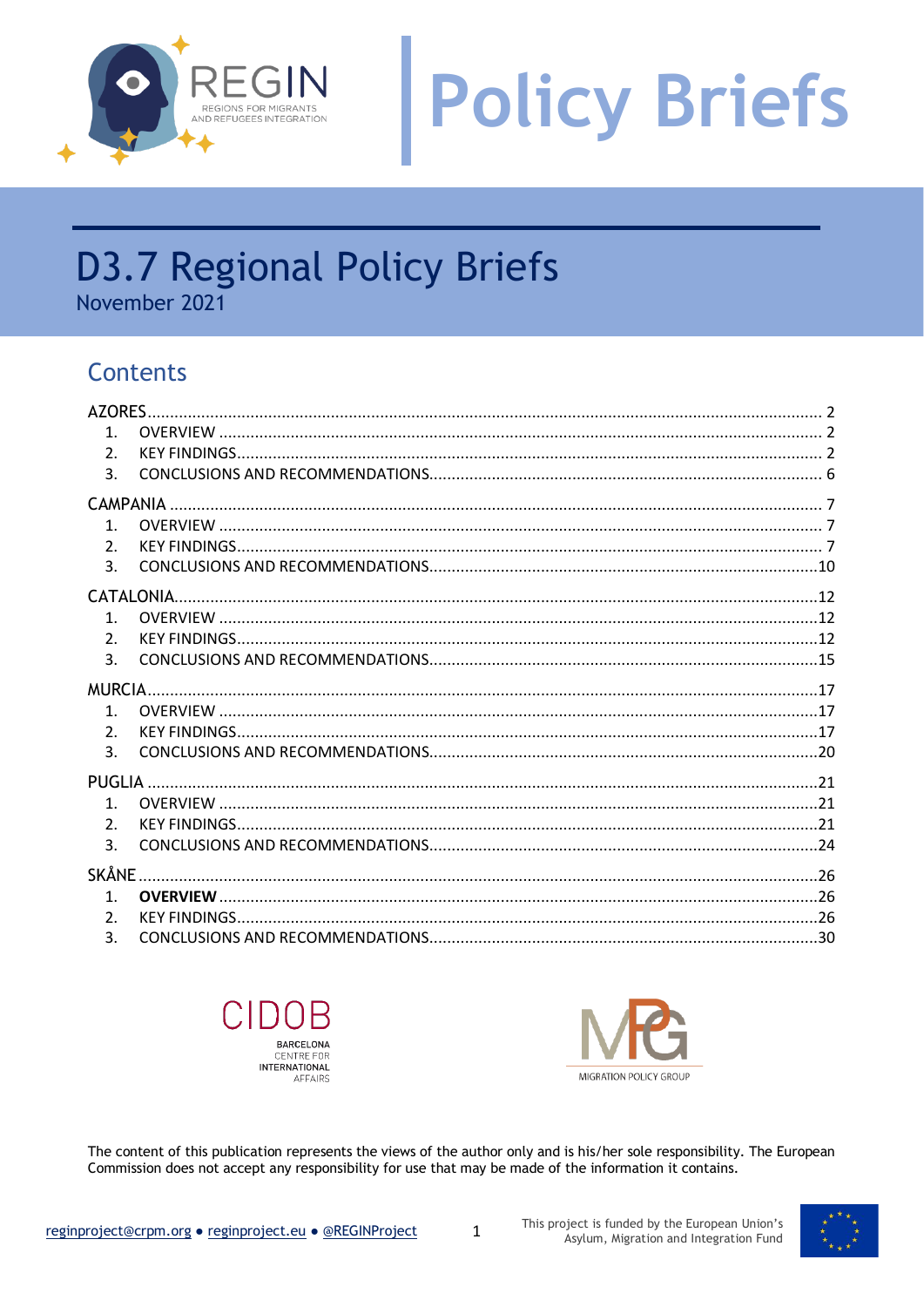

### **AZORES**

### <span id="page-1-0"></span>**AZORES'S APPROACH TO THE INTEGRATION OF MIGRANTS AND REFUGEES**

### 1. OVERVIEW

<span id="page-1-1"></span>The region of Azores presents **slightly favourable integration policies (63/100)** spanning on its multiple areas of competence, which include health, housing, culture, labour, social security and education.

TCNs population in Azores represents only 0.89 % of the total regional population, however **the Region has adopted a coordinated integration strategy** that comprises a variety of targeted actions for the integration of TCNs. This strategy also targets the BIP population corresponding to approximately 0.2% of the entire regional population.

The region could greatly benefit from improvements in the development and in particular in the evaluation of these policies. While the region has rather well-developed mechanisms for the inclusion of different actors in the decision-making process, it devotes limited financial resources to migrant integration policies.

### 2. KEY FINDINGS

#### <span id="page-1-2"></span>**Governance Elements**

*Indicators on the 'governance' of migrant and refugee integration aims to capture the following elements: i) actors: set of single/collective, state/non-state and public/private actors involved in the regulation of migrant integration, distributed over the various levels of governance; ii) relations: formal links and relationships among actors involved in the governance of migrant and refugee integration; iii) resources: in-cash and in-kind means*  and assets dedicated to the regulation of migration and refugee integration; iv) actions *or policy-outputs: 'policymaker's statements of what it intends to do or not do in regard to regulation of international migration'.*

In the region of Azores, the governance elements related to the involvement of *actors* and the establishment of *relations* among them (71/100) and the *actions* put in place (63/100) are more developed than the allocation of *resources* (39/100).

- **Actions** (63/100): The region's actions are most strongly developed in the provision of support and information for access to services and are almost exclusively targeted towards TCNs. Furthermore, the region presents strong data collection practices and the institutional representation of TCNs is notable. However, evaluation and monitoring actions are limited.
- **Actors & relations** (71/100): The region has a dedicated body (the Regional Department of Communities) that systematically involves other regional institutions and migrant NGOs at the formulation stage of policy-making; while only occasionally consulting with employer and employee organisations or non-migrant NGOs. Moreover, competent national actors are not involved in this process. Interregional cooperation on migration matters mainly occurs within the framework of the CPMR`s Migration Task Force, in which the region

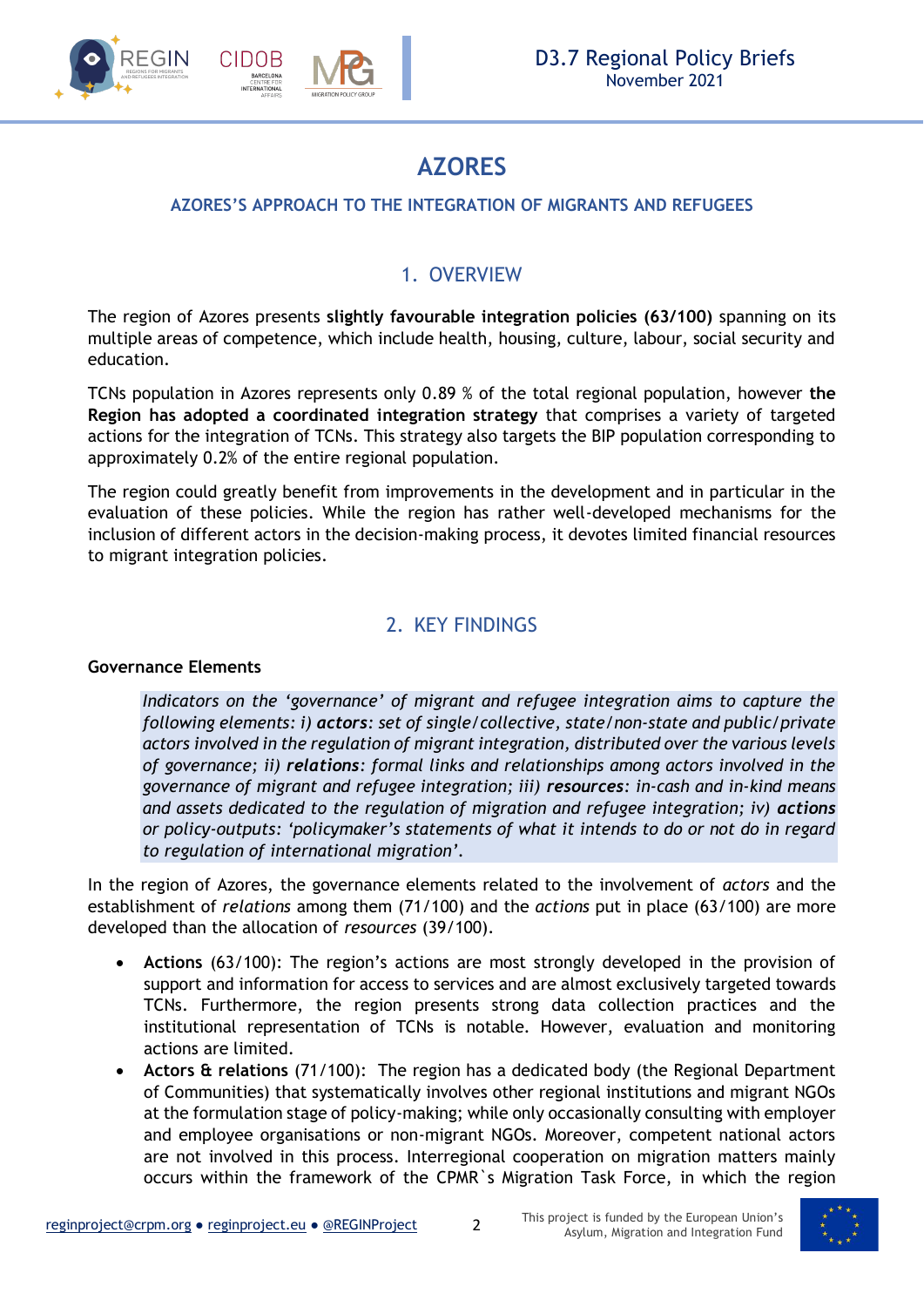

participates. The region also counts with an independent institutional body for interreligious relations and a body dedicated to anti-discrimination measures. At the implementation level, the only actors systemically involved are the Regional Department of Communities and migrant NGOs.

• **Resources** (39/100): Resources at a regional level are exclusively aimed at the implementation of integration strategies for TCNs. The region systematically provides inkind immaterial support (in the form of training programmes) and in-cash support to migrant NGOs. Moreover, the region occasionally provides in-kind support for local authorities. The implementation budget for the region consists of 53.375,00  $\epsilon$  from regional funds and it exclusively targets TCNs. Moreover, the migrants can access services reimbursed by European funds in areas such as housing and employment.



#### **Policy Cycle**

*Indicators on the policy cycle aims to capture the moment from when a political matter is acknowledged and the moment in which the action chosen to face such problem is put into practice and, later on, evaluated. To this end, REGIN indicators identifies four stages of the policy cycle: i) formulation: the early stage of decision-making and policy-discussion; ii) policy-output: the formal issuing of the action/measure; iii) implementation: the phase in which the action/measure is put into practice; iv) evaluation the phase of control and assessment of the action/measures implemented.* 

Azores' performance on the policy cycle is better developed at the *output* (71/100) and *formulation* (58/100) stages, while the *implementation* dimension (33/100) and the *evaluation* stage (31/100) would largely benefit from structural improvements.

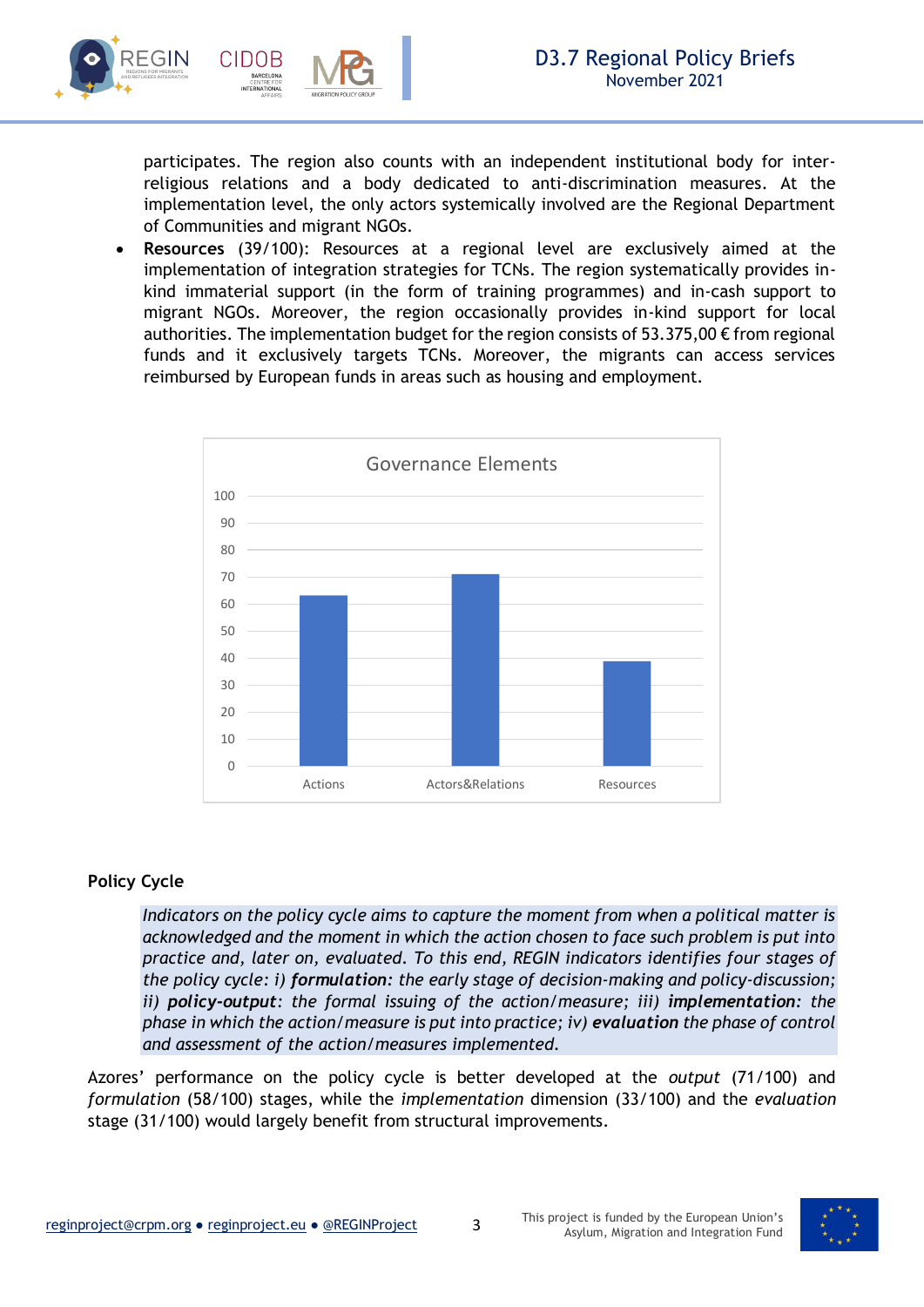

- **Formulation** (58/100): Regional decision-making is the product of the collaboration of a wide plethora of actors and stakeholders; involving regional and local actors, as well as migrant non-profit associations. However, participation of civil society organisations, labour organisations and national level actors in the decision-making process is only occasional. Moreover, the regional policy debate and decision-making is systematically informed by the collection of statistical and qualitative information on migrant integration.
- **Output** (71/100): The regional integration strategy is very well-developed for BIPs and quite slightly less developed for TCNs. Regional policies present a rather wide scope, addressing all the policy areas of competence. Migrants are fairly represented in key institutions and the region occasionally undertakes awareness raising efforts. The region does not undertake systematic measures to favour migrant inclusion in those areas in which it does not have competences.
- **Implementation** (33/100): Regional integration strategies are mainly implemented by the Regional Department of Communities in collaboration with migrant non-profit association, with occasional support by other regional and local actors. Furthermore, the region systematically supports migrant NGOs via staff-training programmes and targeted funds. Local authorities only occasionally benefit from support.
- **Evaluation** (31/100): The evaluation stage of the policy cycle is the least developed: the efficacy of the integration strategy (activities and efforts) is monitored and evaluated on an ad hoc basis and only in a few departments. A centralised evaluation framework is absent. Similarly, the level of migrants' use of services is monitored sporadically and only across a few administrative units.



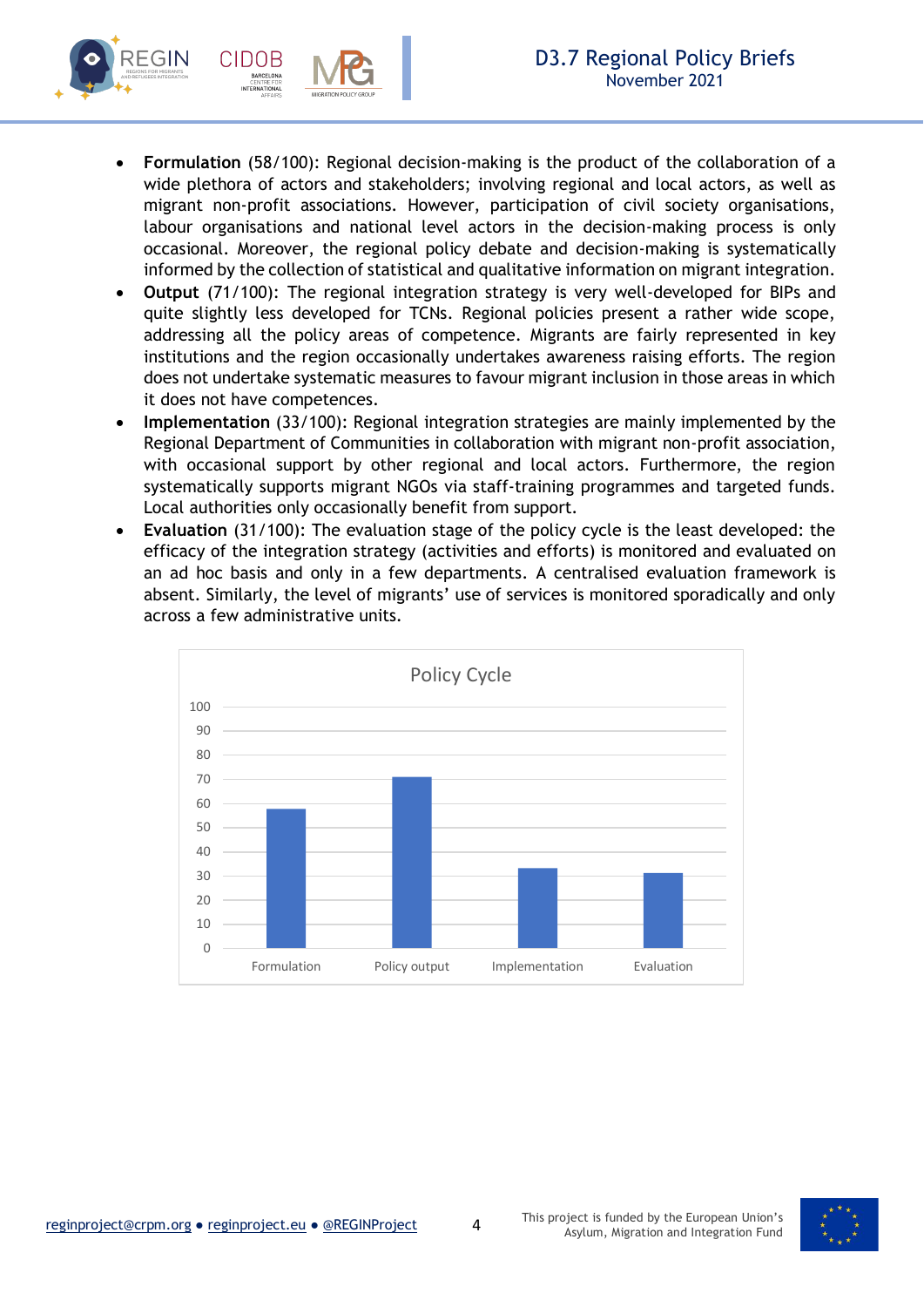



### **Policy Focus**

*Policy indicators focus on the key-areas within the integration policy sector covered by regional competences. according to academic research. The key areas selected include: labour, education, health, housing, language, culture, religion and social security and assistance.*

The regional measures aimed at the integration of third country nationals (67/100) are approximately equivalent to those for beneficiaries of international protection (64/100). Regional level involvement is the same for beneficiaries of international protection as for the third country nationals who have arrived due to forced migration. However, statistical and qualitative data relating to beneficiaries of international protection is collected less regularly because the number of beneficiaries of international protection is insignificant.

- **Healthcare:** The region provides migrants with unconditional access to healthcare, under the same conditions as nationals, with occasional efforts to provide linguistic support and information and targeted information for migrants on entitlement and use of health services.
- **Education:** The region systematically favours migrant inclusion in the educational sector through the provision of guidance and support for the educational situation of migrants, the inclusion of intercultural education within the school curriculum, the provision of school places for all children of compulsory schooling age and the enactment of antisegregation measures. The region has not taken any actions to bring teachers into the workforce and only occasionally provides intercultural competence training to educational staff.
- **Social Security and Assistance:** the region systematically takes additional measures to ensure the eligibility of TCNs for access to social security and assistance in all areas (eg. Unemployment benefits, invalidity benefits etc.). Azores occasionally takes actions to favour migrant access to universal services such as guidelines on how to access public services.
- **Housing:** regional support for migrants to access housing only consists of the occasional provision of targeted advice, financial support and dedicated public housing. Housing segregation is not an issue in Azores given the size and the geographical dispersion of the immigrant community in the region.
- **Labour:** Azores regularly provides support to migrant entrepreneurs and systematically fights labour market exploitation of migrants. These measures are occasionally complemented by vocational training and measures targeted towards the inclusion of migrants with special needs in the labour market.
- **Culture & Religion:** In Azores there is a permanent body dedicated to inter-religious relations which funds third parties' cultural events promoting migrant integration. Also, the region regularly organises cultural events promoting diversity.
- <span id="page-4-0"></span>• **Language:** language inclusion measures are not well-developed and only include the occasional provision of in-cash and in-kind support to private sector organisations providing language training in minority languages.

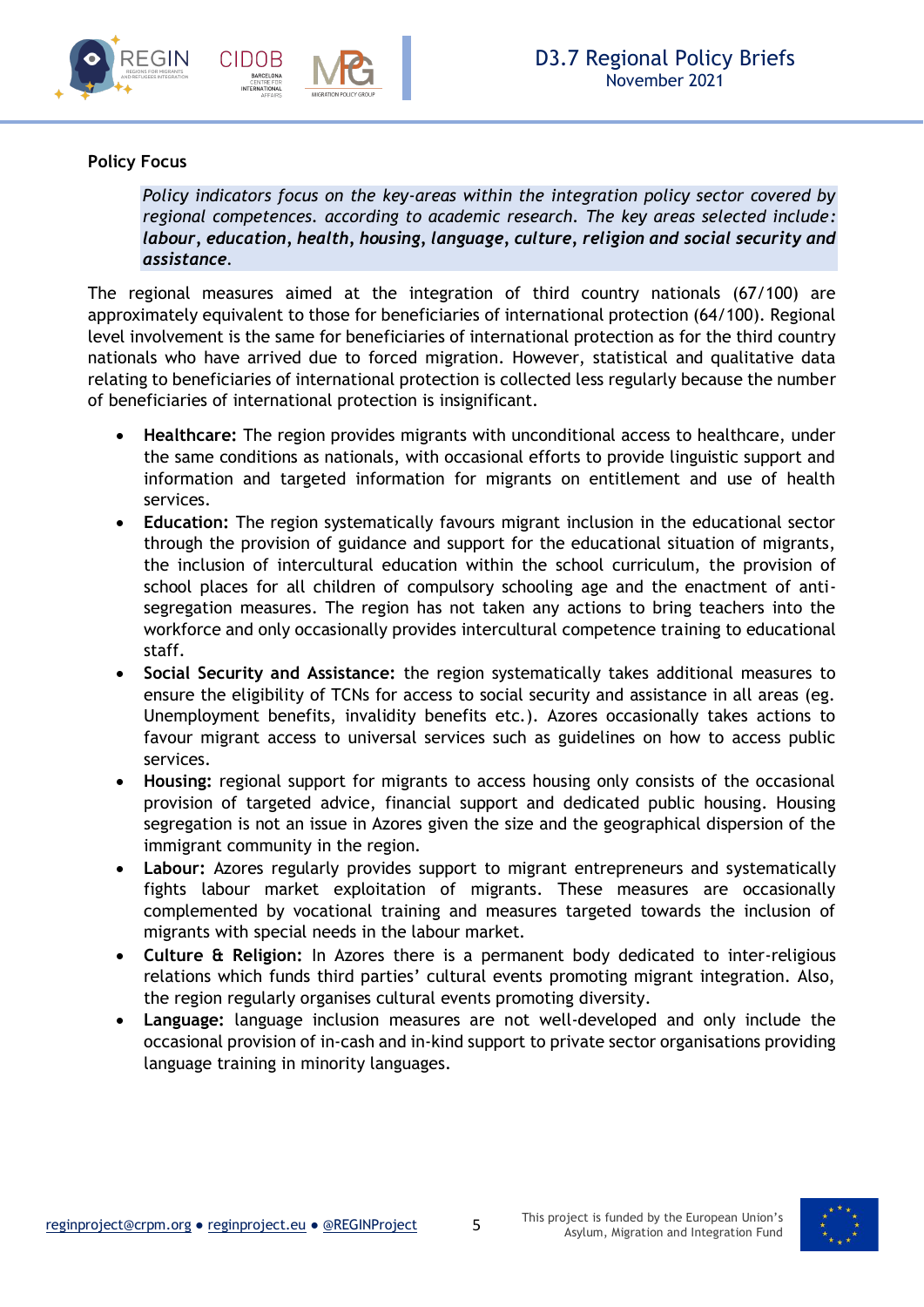

### 3. CONCLUSIONS AND RECOMMENDATIONS

The region of Azores presents **slightly favourable integration policies (63/100).**

The regional level shows **highly favourable results in the institutional framework and the relations amongst actors and stakeholders** based on the systematic involvement of the dedicated unit and other regional and national administrative bodies. In addition, Azores has a strong system to issue actions and measures and has undertaken multiple relevant actions to promote migrant integration.

On the other side, the **regional level has a very weak implementation and evaluation phase in its policy cycle.** The actions and measures are not controlled nor assessed, the region fails to monitor the extent and service usage of its initiatives. Moreover, the region does not provide assistance to the NGOs and local authorities that are implementing the integration policies and it does not involve all the actors/stakeholders in the implementation phase of the integration strategy and the migrant integration measures.

In order to improve its integration policies, Azores should consider the following **policy guidelines**:

- Increase the **support that the region provides for local authorities** as regards the field of migrant integration;
- elaboration of a **clear framework to monitor and evaluate** an integrated integration strategy;
- undertake systematic measures to favour migrant **access to housing and labour market;**
- increase the **cooperation with other regions** and jointly formulate and develop measures.
- regular and systematic **actions to favour the migrants' language inclusion;**
- promote **campaigns and raise awareness** on the positive contribution of migration and diversity to society;

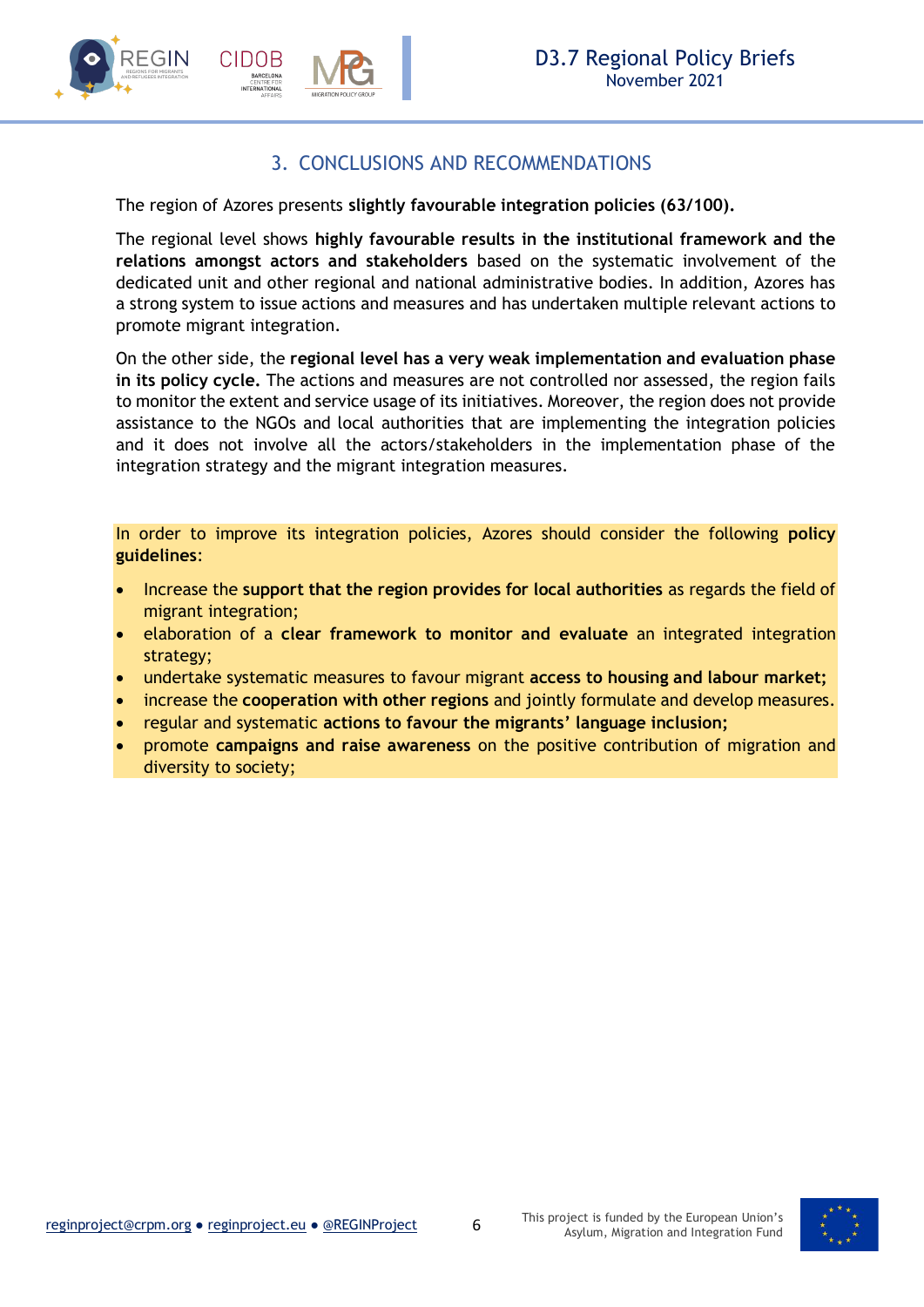

### **CAMPANIA**

### <span id="page-6-0"></span>**CAMPANIA'S APPROACH TO THE INTEGRATION OF MIGRANTS AND REFUGEES**

### 1. OVERVIEW

<span id="page-6-1"></span>The Region of Campania only presents **halfway favourable results (39/100)** on policies for the integration of migrants (TCNs) and beneficiaries of international protection (BIPs). The Region lacks a structured and overarching integration strategy for migrants, but it adopts different targeted policies in those key areas under its competence (shared with national government), including health, housing, culture, labour, education and social security. In these dimensions, the region also has its own budget and is eligible for access to EU funds for migrant integration in collaboration with the central government.

In general, integration policies are better developed for the TCNs population than for BIPs. It is worth noting that Campania has a TCNs population of 200 059 corresponding to approximately 3% of the total regional population, while BIPs are 20 800 representing almost 0.4% of the total regional population.

### 2. KEY FINDINGS

#### <span id="page-6-2"></span>**Governance Elements**

*Indicators on the 'governance' of migrant and refugee integration aim to capture the following elements: i) actors: set of single/collective, state/non-state and public/private actors involved in the regulation of migrant integration, distributed over the various levels of governance; ii) relations: formal links and relationships among actors involved in the governance of migrant and refugee integration; iii) resources: in-cash and in-kind means and assets dedicated to the regulation of migration and refugee integration; iv) actions or policy-outputs: 'policymaker's statements of what it intends to do or not do in regard to regulation of international migration'.*

In Campania, the governance elements concerning the use of *resources* (54/100), the involvement of *actors* and the establishment of relevant *relations* (19) are more developed than those elements referring to the *actions* (43) taken by policymakers.

- **Resources** (54/100): the Region allocates resources to the provision of occasional support to NGOs and local authorities active in the field of TCNs integration and BIPs reception and integration; support is provided in the form of in-kind material and immaterial assistance and in-cash support via targeted programmes and training. However, the absence of a structured integration strategy makes it impossible to determine the total amount of budget dedicated to integration or its sources.
- **Actions** (43/100): the Region does not have a structured migrant integration strategy, but rather relies on ad hoc interventions and civil society organisations to foster integration. Campania systematically analyses nationally collected qualitative and quantitative data related to BIPs and TCNs to inform decision-making, but it only occasionally provides staff trainings on migrant integration, usually through EU funding.

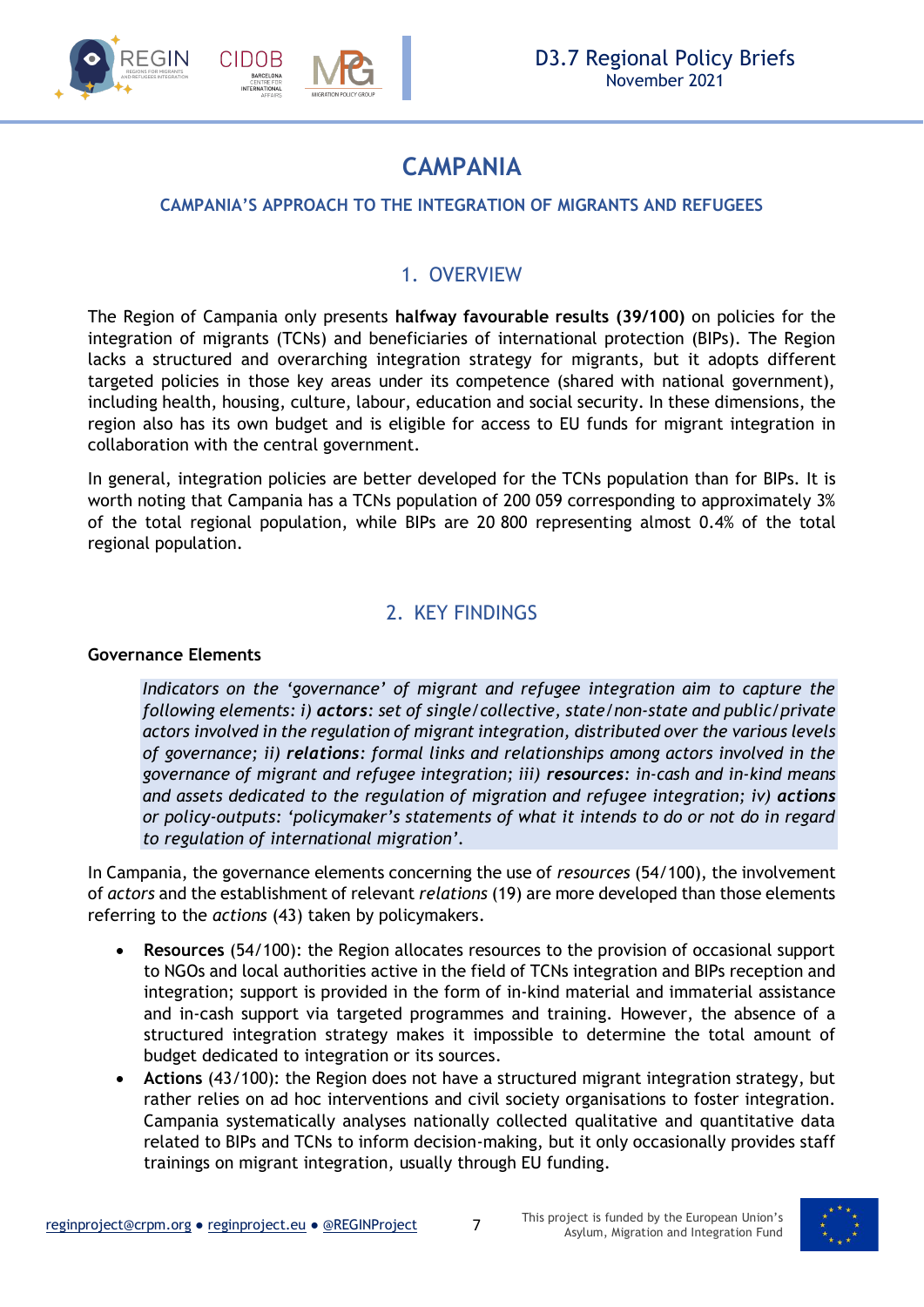

- **Actors & relations** (19/100): Campania performs poorly in this area of governance due to the following reasons:
	- o the lack of involvement of stakeholders and actors in the decision-making process;
	- $\circ$  the lack of a body exclusively dedicated to BIPs integration. The region has only a unit dedicated to TCNs integration policies within the regional Directorate General on Social and Social Health Policies;
	- interregional cooperation on migration matters occurs within the country on an occasional basis and in the context of partially EU-funded programmes.



### **Policy Cycle**

*Indicators on the policy cycle aim to capture the moment a political matter is acknowledged, the moment the matter is acted upon and the moment the matter is evaluated. To this end, REGIN indicators identify four stages: i) formulation: the early stage of decision-making and policy-discussion; ii) policy-output: the formal issuing of the action/measure; iii) implementation: the phase in which the action/measure is put into practice; iv) evaluation the phase of control and assessment of the action/measures implemented.* 

In Campania the policy stages of *formulation* (50/100) and *policy output* (39) present better results than the *implementation* (36) and *evaluation* (25) stages.

- **Formulation** (50/100): Albeit lacking a structured migrant integration strategy and exhibiting limited decision-making on the matter, the region systematically makes use of nationally collected statistics on migration to inform regional decision-making;
- **Output** (39/100): the Region ensures fair internal representation of TCNs in their regional administration and public services. Regional legislation also contains general antidiscrimination norms and the Region encourages non-formal political participation for TCNs, as they cannot participate in regional elections.
- **Implementation** (36/100) the regional implementation stage is not well-developed because of the absence of a structured migrant integration strategy. Nevertheless, the

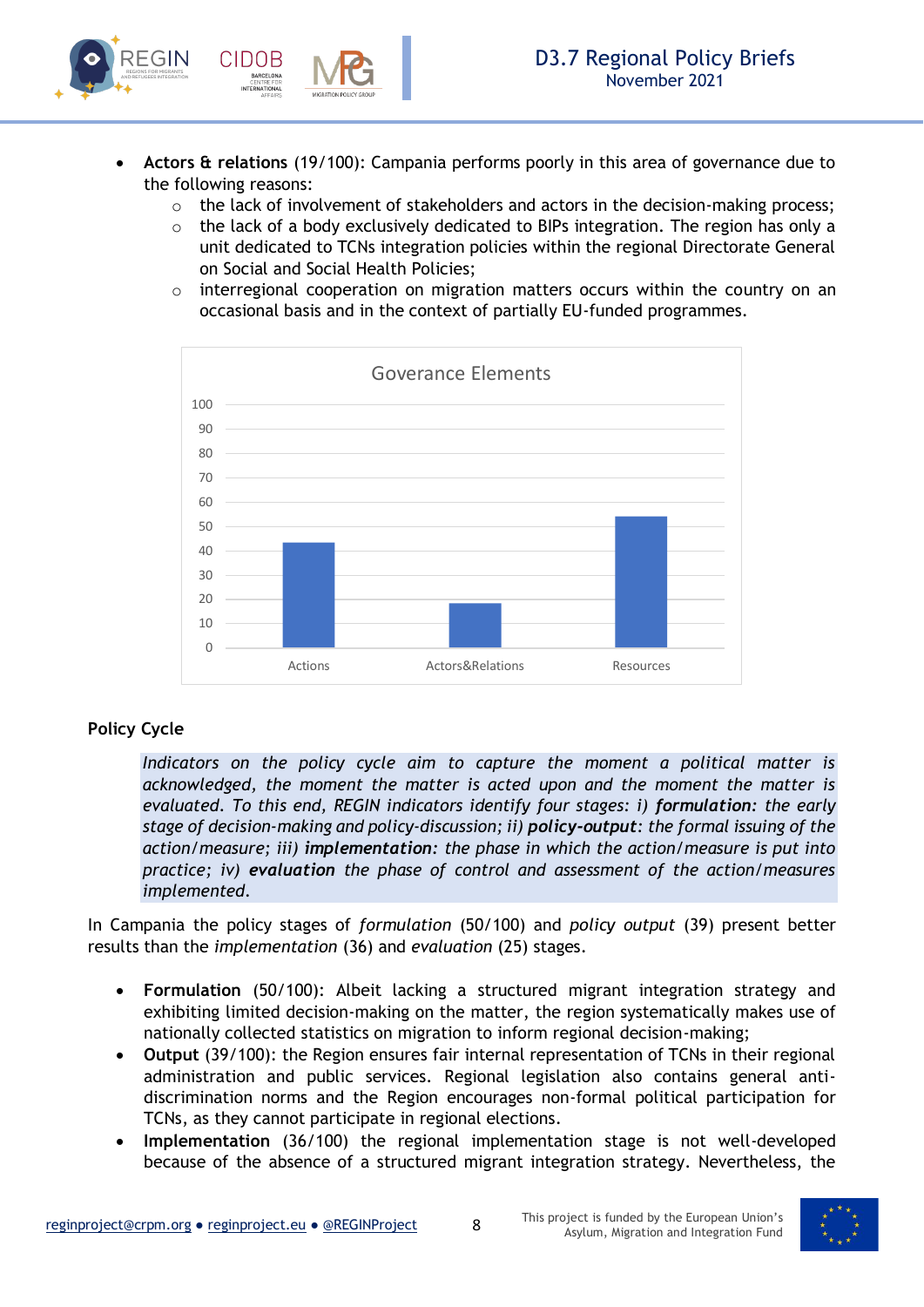

region provides occasional support and assistance both to migrant NGOs and local authorities.

• **Evaluation** (25/100): the current regional arrangements fail to include any evaluation and monitoring mechanisms of integration policies. However, there is systematic monitoring of the extent and the character of discrimination against TCNs and BIPs on the territory.



### **Policy Focus**

*Policy indicators focus on the key-areas within the integration policy sector covered by regional competences. according to academic research. The key areas selected include: labor, education, health, housing, language, culture, religion and social security and assistance.*

Campania does not have a developed integration strategy specifically targeting BIPs (23/100). As regards TCNs (44), the Region has agreed on an integration strategy with the national government, but this was never finalised, thus there is not a comprehensive regional strategy for this category either. The region has a department dedicated to TCNs integration policies, while a body exclusively dedicated to BIPs integration is not present.

• **Healthcare**: the Region provides TCNs in a documented situation with unconditional access to healthcare, equivalently to nationals; access to healthcare for undocumented TCNs is instead subject to stricter requirements, with essential and urgent treatments available free of charge, while non-essential treatments are available provided the patient pays for the service. Moreover, the region provides occasional interpretation services aimed at accessing healthcare services for TCNs with an inadequate level of language proficiency in the official language, as well as occasional information on TCNs eligibility to healthcare access.



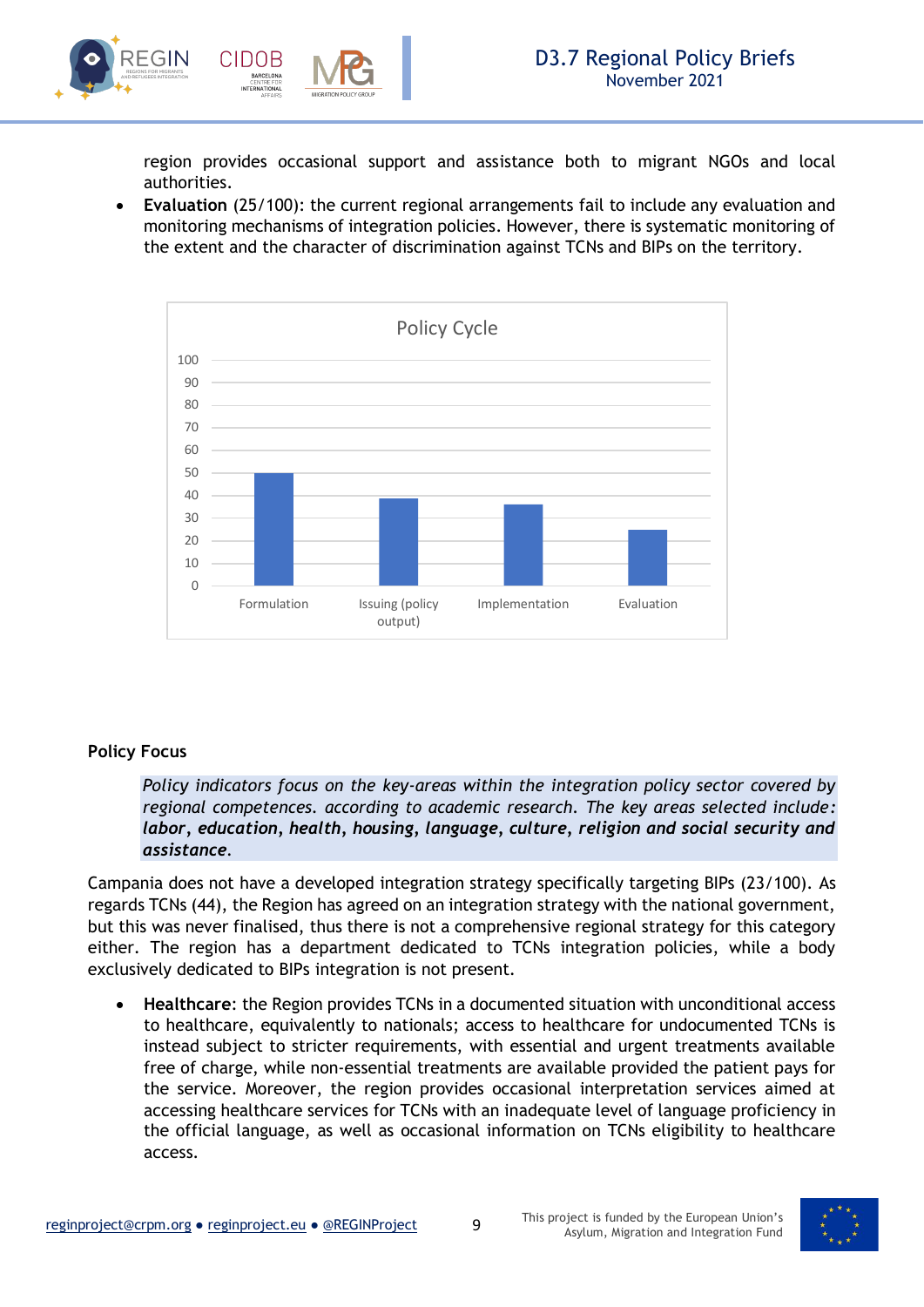

- **Education**: policies aiming at educational inclusion of migrants are very well-developed; the region systematically ensures the provision of guidance and support, of targeted financial resources and interculturally trained staff to address the educational situation of migrants. Additionally, the Region systematically implements anti-segregation measures, offers intercultural education within school curricula, and ensures school places for all school children in compulsory schooling age. The Region also undertakes occasional efforts to bring migrants in the teacher workforce.
- **Social Security and Assistance**: the Region systematically offers one-stop shops and welcome packs to TCNs. However, it does not undertake additional actions to ensure TCN access to social security and only occasionally offers courses for the social orientation of TCNs.
- **Housing**: the Region grants occasional guidance and support to migrants for housing access and occasionally in-kind support, in particular via an integrated plan for dedicated housing (Piano Casa), targeting weakest social classes including migrants.
- **Labour**: Campania is active in the provision of financial and logistical support, vocational training for migrants and programmes promoting the hiring of migrants. However, most of these programmes are implemented on an occasional basis thanks to funding from different targeted EU programmes.
- **Culture & Religion**: the Region promotes interculturally adapted services through interculturally competent front-desks and through the lowering of thresholds for access via interpretation services. The region also funds cultural third-party events encouraging diversity and integration.
- **Language**: the Region systematically provides in-cash and in-kind support for NGOs and private sector organisations providing language training in minority languages.

### 3. CONCLUSIONS AND RECOMMENDATIONS

<span id="page-9-0"></span>The Campania Region obtains a lower overall score in relation to its integration policies of refugees and migrants (39/100) in comparison with the other Regions analyzed in the REGIN project.

The lack of a formal and comprehensive regional strategy for the integration of migrants negatively affects the overall result. The Campania Region in fact did not implement the agreement signed in 2014 with the Ministry of Labour and Social Policies which established an intervention plan for the integration of migrants in the region. Another weakness concerns institutional representation and the failure to involve migrants in the decision-making process. In this regard, Article 18 of the Statute of the Campania Region envisages the creation of a Council of Immigrants (2009), but this body has never actually been established.

By contrast, Campania show positive and encouraging results in relation to its cooperation with stakeholders working with migrants and the allocation of resources to foster integration. In particular, Campania supports stakeholders and NGOs active on its territory to offer assistance and services to migrants, by means of in-kind material and immaterial assistance, in-cash support via targeted programmes and training.

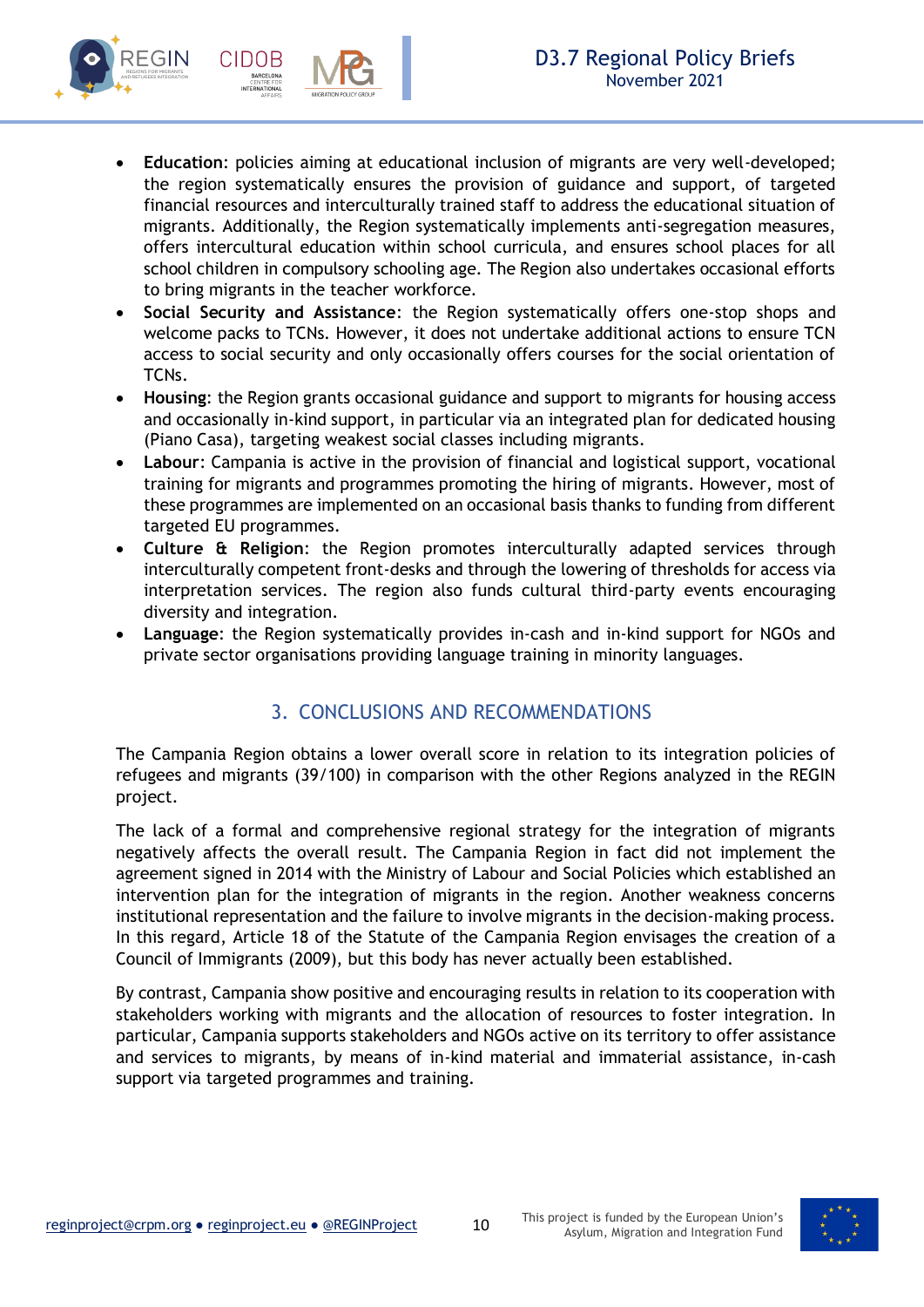

In order to improve its integration policies, Campania should consider the following **policy guidelines**:

- adoption of **comprehensive migrant and BIPs' integration strategy** which includes a wide set of elements such as rationales, goals, actions, budget and coordination structure;
- elaboration of a **clear framework to implement, monitor and evaluate** an integrated integration strategy;
- regular and systematic **representation and consultation of migrants** and **NGOs in the policy decision-making process**;
- promotion of **long-term and sustainable funds and in-kind support for local and small NGOs** that support integration of migrants and refugees;

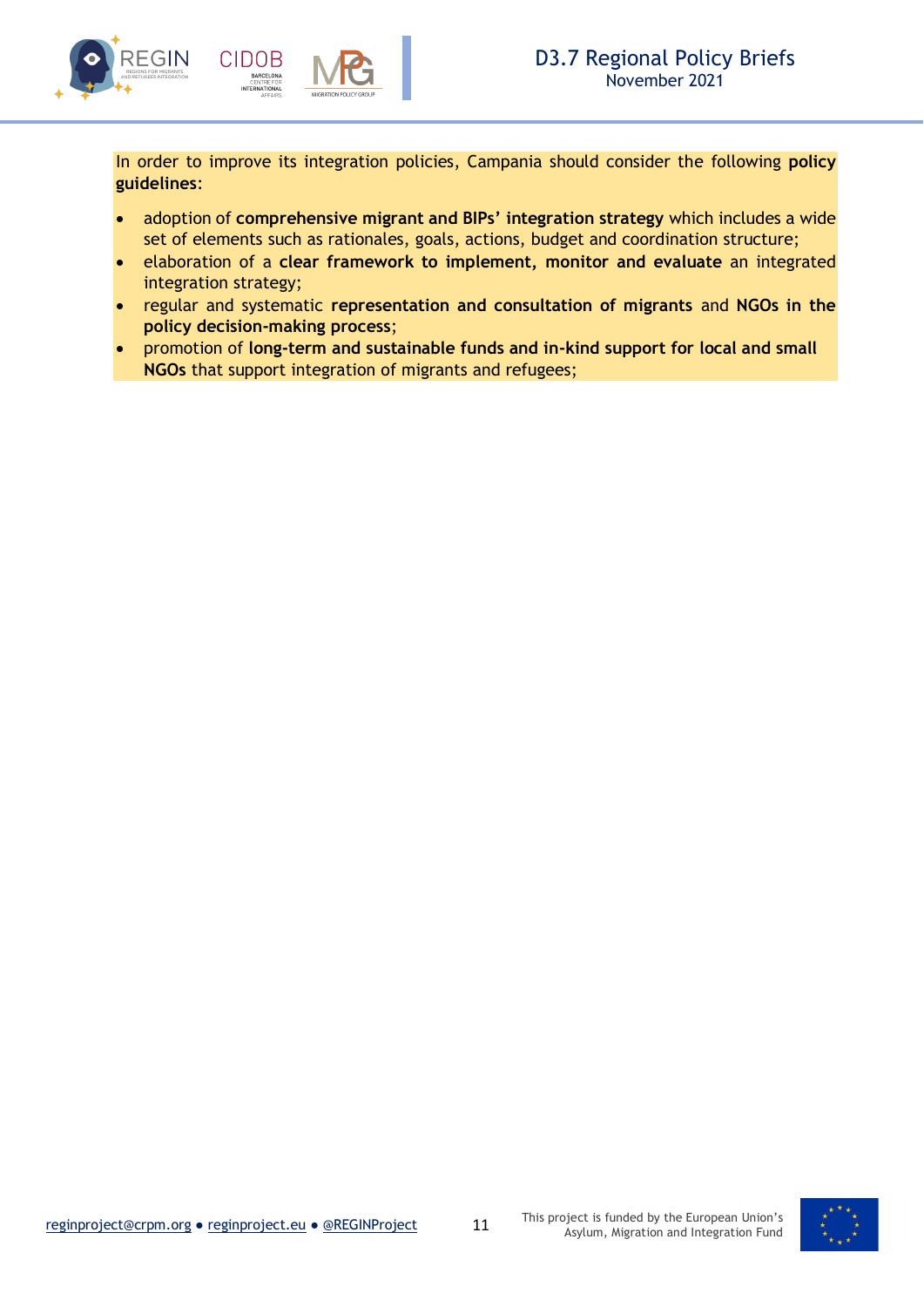

### **CATALONIA**

### <span id="page-11-0"></span>**CATALONIA'S APPROACH TO THE INTEGRATION OF MIGRANTS AND REFUGEES**

### 1. OVERVIEW

<span id="page-11-1"></span>The region of Catalonia presents **slightly favourable integration policies (64/100)** extending on the 8 policy areas on which it has competences (health, labour, education, housing, religion, social security, language and culture). The region exercises exclusive competences in the policy areas of culture and language (vis-à-vis the Catalan language), while it shares with the national government competences in the areas of labour, education, health, housing, social security & assistance and religion.

Catalonia presents a **coordinated and overarching integration strategy**. The regional integration strategy mainly. The reception and integration of the BIP population is addressed as a dedicated subarea within the general integration strategy. The region engages with multiple stakeholders in the governance process and the regional administrative structure includes units that are specifically dedicated to TCN and BIP integration.

In general, integration policies are better developed for the TCNs population than for BIPs. It is worth noting that Catalonia has a TCNs population of 865 287 corresponding to approximately 11.27% of the total regional population whilst the BIP population corresponds only to 0.17% of the population.

### 2. KEY FINDINGS

#### <span id="page-11-2"></span>**Governance Elements**

*Indicators on the 'governance' of migrant and refugee integration aims to capture the following elements: i) actors: set of single/collective, state/non-state and public/private actors involved in the regulation of migrant integration, distributed over the various levels of governance; ii) relations: formal links and relationships among actors involved in the governance of migrant and refugee integration; iii) resources: in-cash and in-kind means*  and assets dedicated to the regulation of migration and refugee integration; iv) actions *or policy-outputs: 'policymaker's statements of what it intends to do or not do in regard to regulation of international migration'.*

In the region of Catalonia, the governance elements related to *actors & relations* (66/100) and to *actions* (65/100) are more developed than the *resources* (54/100) element.

• **Actions** (65/100): The region has a well-developed integration strategy, comprising of goals, actions, budgetary capacity and a coordination structure. The integration strategy is mainly targeted to TCNs but includes BIPs reception and integration as a dedicated subarea. The TCNs integration strategy presents a wide scope, including all analysed policy areas, while the BIPs reception and integration strategy only addresses the areas of health, labour and housing. The region annually monitors and evaluates the efficacy of the integration strategy and occasionally uses statistical and qualitative information on migrant integration to inform decision-making. The Catalan government has planned actions to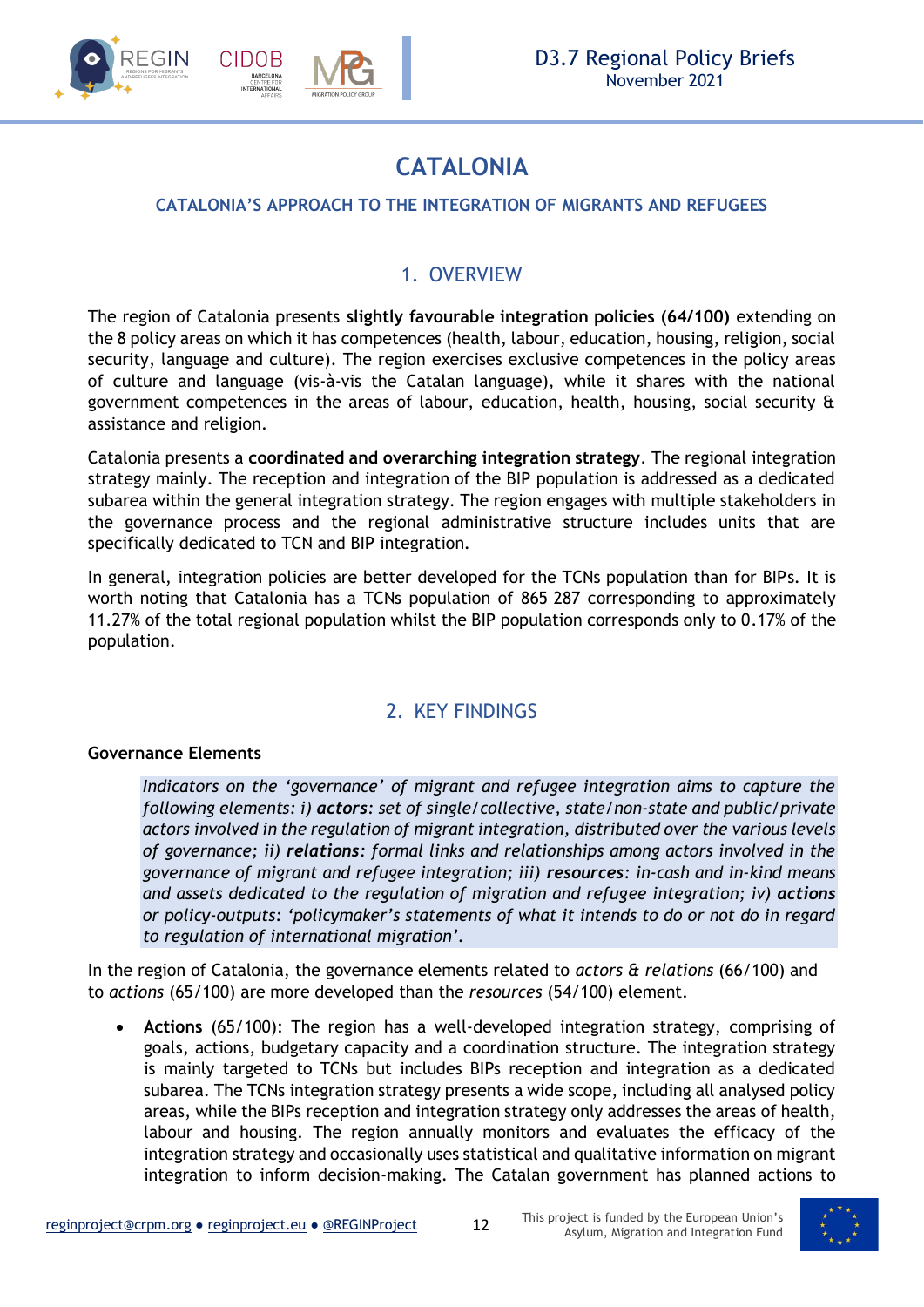

ensure fair institutional representation of TCNs, yet most of these actions are not yet operative. The region systematically organises campaigns to raise awareness on migrant integration and to create a consensus on interculturality. The regional staff is systematically trained on matters related to migrant integration.

- **Actors & relations** (66/100). The regional practices in terms of this dimension are welldeveloped and the region includes multiple stakeholders in the governance process; mainly with a specific department dedicated to migrant integration: the Secretariat of Equality, Migration and Citizenship. Within the region there is also a deliberative and consultative body through which migrants can express their views, which is occasionally consulted. Moreover, multiple stakeholders, such as regional departments civil society organisations, are involved in the formulation and implementation stages of the policy cycle with variable frequency. In Catalonia, interregional cooperation on migration matters occasionally occurs on a national and European basis through targeted conferences and networks.
- **Resources** (54/100): Financial resources are obtained from regional and European funds and allocated both to own initiatives and to support civil society organizations active in the field of migrants' integration and to local authorities. There are too few resources specifically allocated to the integration of BIPs.



### **Policy Cycle**

*Indicators on the policy cycle aims to capture the moment from when a political matter is acknowledged and the moment in which the action chosen to face such problem is put into practice and, later on, evaluated. To this end, REGIN indicators identifies four stages of the policy cycle: i) formulation: the early stage of decision-making and policy-discussion; ii) policy-output: the formal issuing of the action/measure; iii) implementation: the phase in which the action/measure is put into practice; iv) evaluation the phase of control and assessment of the action/measures implemented.*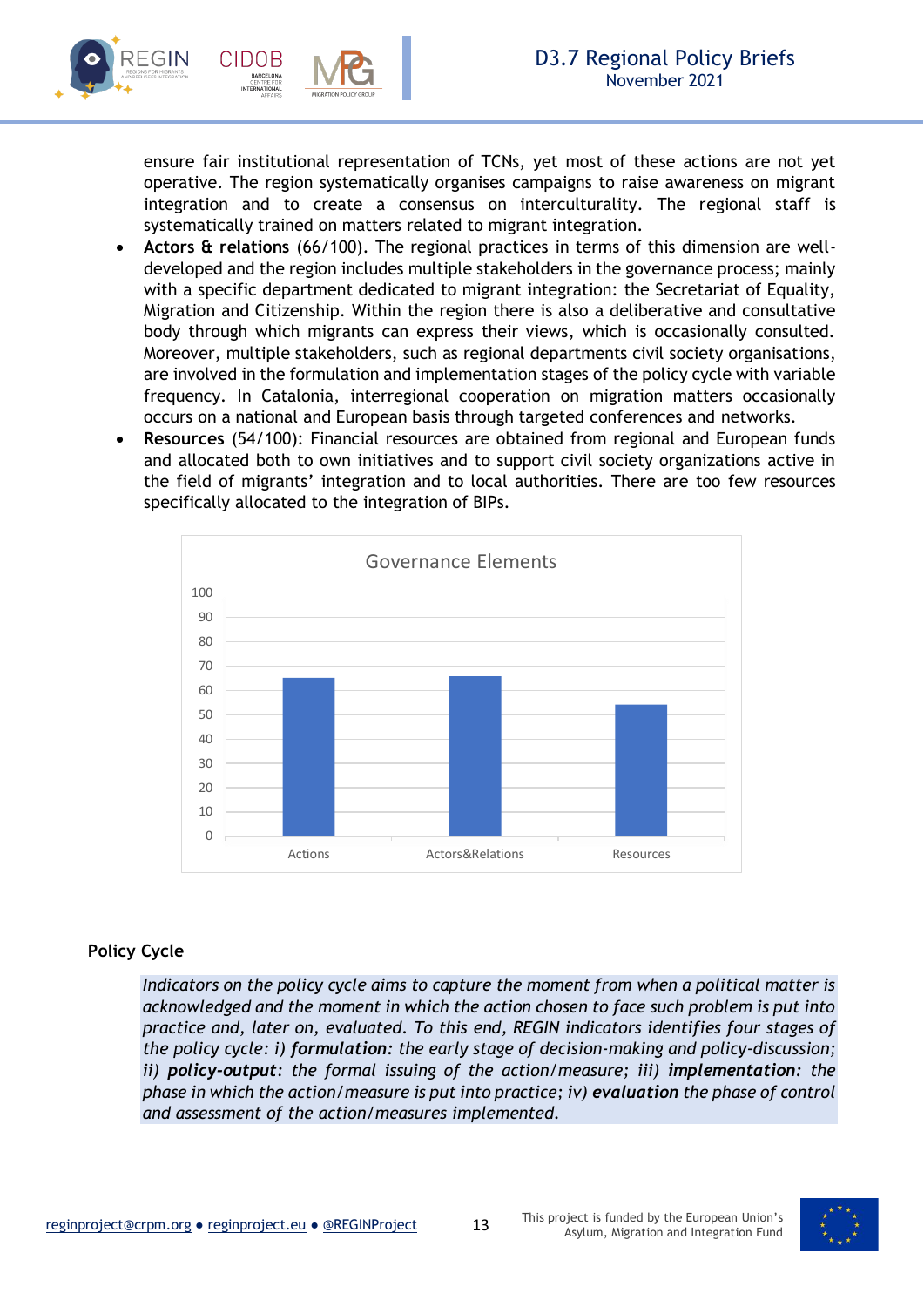

Catalonia´s performance on the policy cycle is better developed at the *output* (71/100) and *implementation* (59/100) stages, while the *evaluation* dimension (50/100) and, to a greater extent, the *formulation* stage (41/100) would largely benefit from structural improvements.

- **Formulation** (41/100): Regional actions at this stage are not fully developed. The dedicated regional department and relevant regional actors are systematically involved in the formulation of policies, while other stakeholders such as NGOs and labour organisations are only occasionally involved. The use of statistical and qualitative data on migrant integration to inform decision-making processes is only occasional and does not constitute standard practice.
- **Output** (71/100): The regional migrant integration strategy is well-developed and coordinated and has a wide scope, addressing all analysed policy areas. The region undertakes notable efforts in raising awareness for migrant integration and inclusion, as well as taking actions to ensure fair institutional representation for migrants in the regional administration and public services. Moreover, the region maintains a list of grassroot and civil society organisations working in the migration domain.
- **Implementation** (59/100): In Catalonia, the implementation stage could benefit from substantial improvements especially regarding the integration of BIPs (43/100) as the region does not collaborate in the implementation of national policies and does not support organisations that contribute to the integration of BIPs. The region should systematically involve other actors such as NGOs, migrants' associations, business organisations and civil society in general.
- **Evaluation** (50/100): This stage of the policy cycle could benefit from improvements. The region presents a developed evaluation and monitoring mechanism regarding the efficacy of the integration strategy for TCNs and BIPs category, yet it does not monitor the general usage of services by migrants in a coordinated manner, nor does it monitor the extent and character of discrimination against migrants in the region.



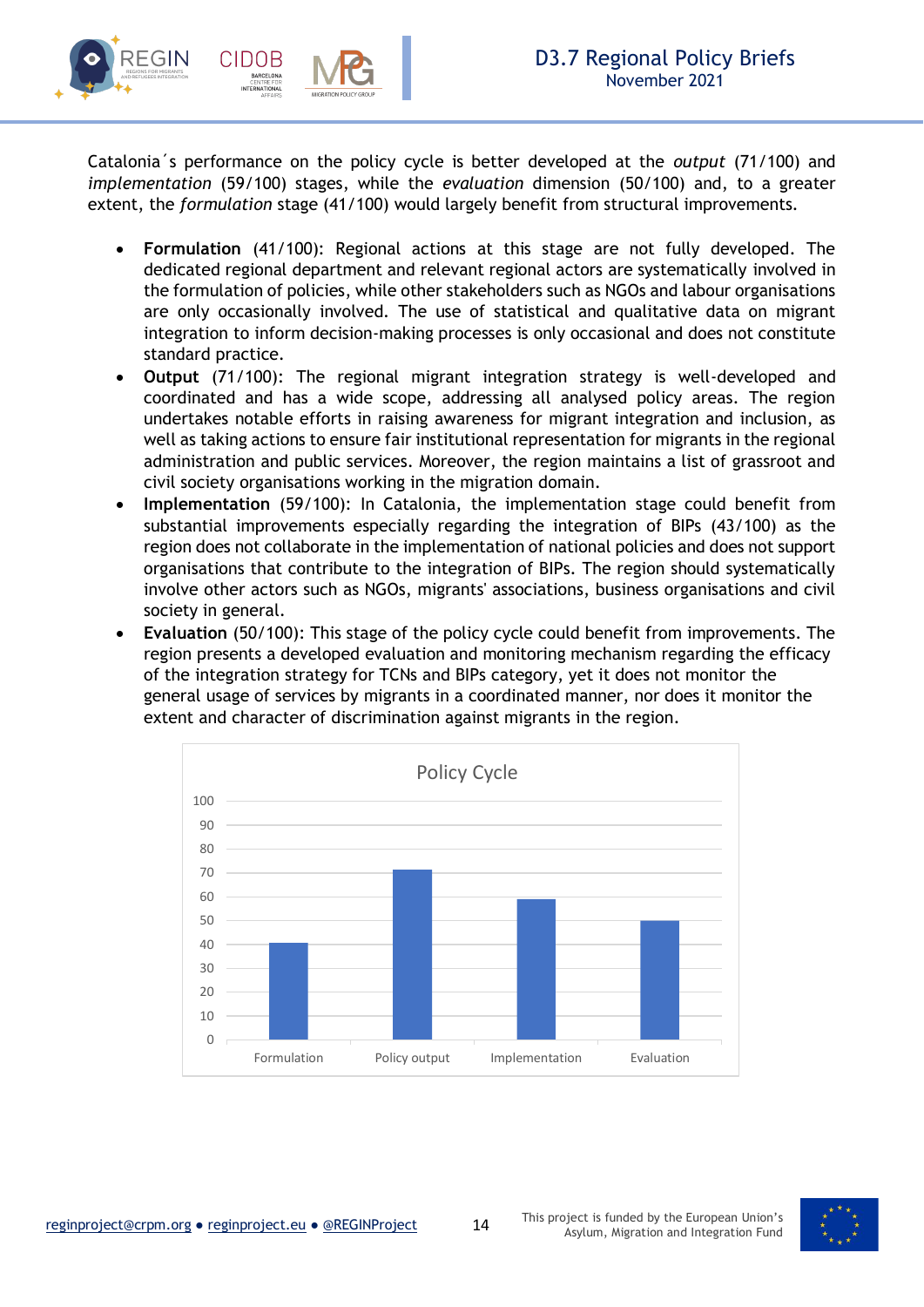



### **Policy Focus**

*Policy indicators focus on the key-areas within the integration policy sector covered by regional competences. according to academic research. The key areas selected include: labor, education, health, housing, language, culture, religion and social security and assistance.*

The regional measures aimed at the integration of third country nationals (68/100) are slightly more developed than those for beneficiaries of international protection (56/100).

- **Healthcare:** migrants both in a regular or irregular status are granted unconditional access to healthcare services on the same conditions as nationals; the provision of interpretation services for migrants with an insufficient proficiency in the official language is systematically provided, while targeted information on migrants' access to healthcare is provided on an occasional basis.
- **Education:** education is recognised as a universal right under regional law; the region systematically ensures the provision of guidance and support, of targeted financial resources and interculturally trained staff to address the educational situation of migrants. Additionally, the region systematically offers intercultural education within school curricula and provides school places for all children in compulsory schooling age.
- **Social Security and Assistance:** the region systematically takes steps, such as the provision of welcome-packs and guidelines on eligibility, to ensure migrants' access to all forms of social benefits; additionally, the region offers courses for migrants' social orientation.
- **Housing:** although the region offers measures facilitating access to housing, these address the whole population and are not specifically targeted to migrants.
- **Labour:** the region provides several forms of vocational training and labour market orientation to augment the employment levels of migrants.
- **Culture & Religion:** the region systematically organises, or funds cultural events to promote migrant integration and interculturality; the region has also aimed to provide interculturally adapted services, through the provision of interpretation services and targeted information. Moreover, the region has a body dedicated to inter-religious relations, the Advisory Council on Religious Diversity.
- **Language:** the region has undertaken systematic efforts to ensure migrants' language inclusion, such as the provision of tailored language training in minority/migrant languages and of in-cash and in-kind support to NGOs and private organisations providing language training to migrants.

### 3. CONCLUSIONS AND RECOMMENDATIONS

<span id="page-14-0"></span>The region of Catalonia presents **slightly favourable integration policies (65/100).**

The regional level shows **highly favorable results in the policy output of integration policies** that are based on the systematic actions taken by the dedicated unit and other regional and national administrative bodies to obtain a better integration for migrants. In addition, Catalonia has a strong relation between the actors and stakeholders that are involved in the integration policies in most levels, especially with NGOs that deal with migrant integration.

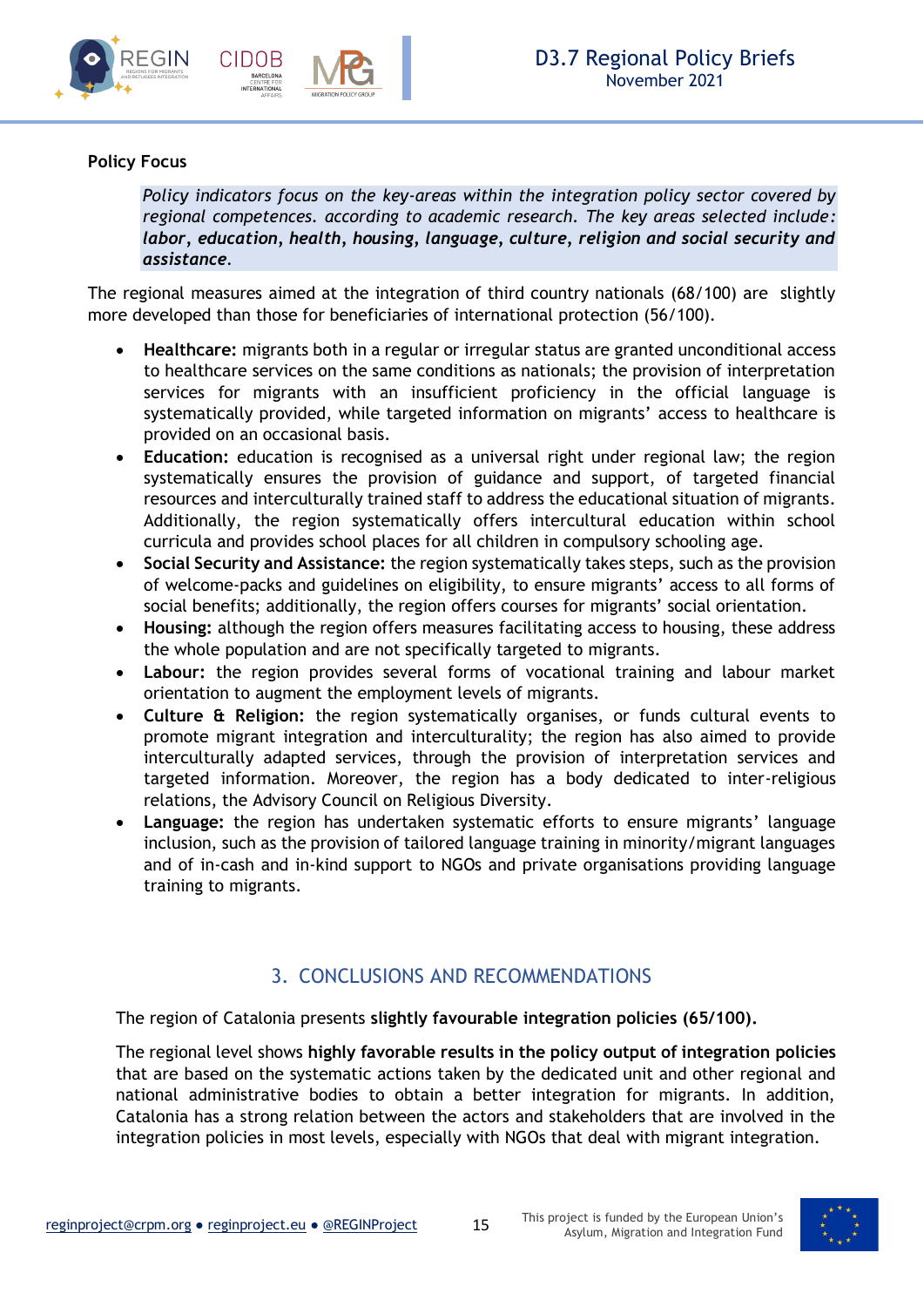

On the other side, the **regional level shows a weak decision-making process** where statistical and qualitative information is not systematically used to inform the regional policymakers. Catalonia fails to involve NGOs, migrant associations, and the national competent actors on a regular basis on the decision-making process even if there is a strong relation with the NGOs. The region also fails to include the data collected in a targeted manner to improve the public policies on integration and does not monitor the usage of its services, **making the evaluation process weak**. A centralised evaluation framework for integration policies is also absent.

In order to improve its integration policies, Catalonia should consider the following **policy guidelines**:

- Adoption of a permanent service that **advises and supports victims of discrimination** on grounds of race, colour, language, religion and nationality;
- elaboration of a **clear framework to monitor and evaluate** an integrated integration strategy;
- systematic undertaking of actions to favour migrant **access to housing market**;
- regular and systematic **representation and consultation of migrants, NGOs** and actors of the national level **in the policy decision-making process**;
- adoption of targeted programs and actions to **favour migrant inclusion into the labour market**;
- undertake measures to avoid **segregation of pupils in the educational context.**

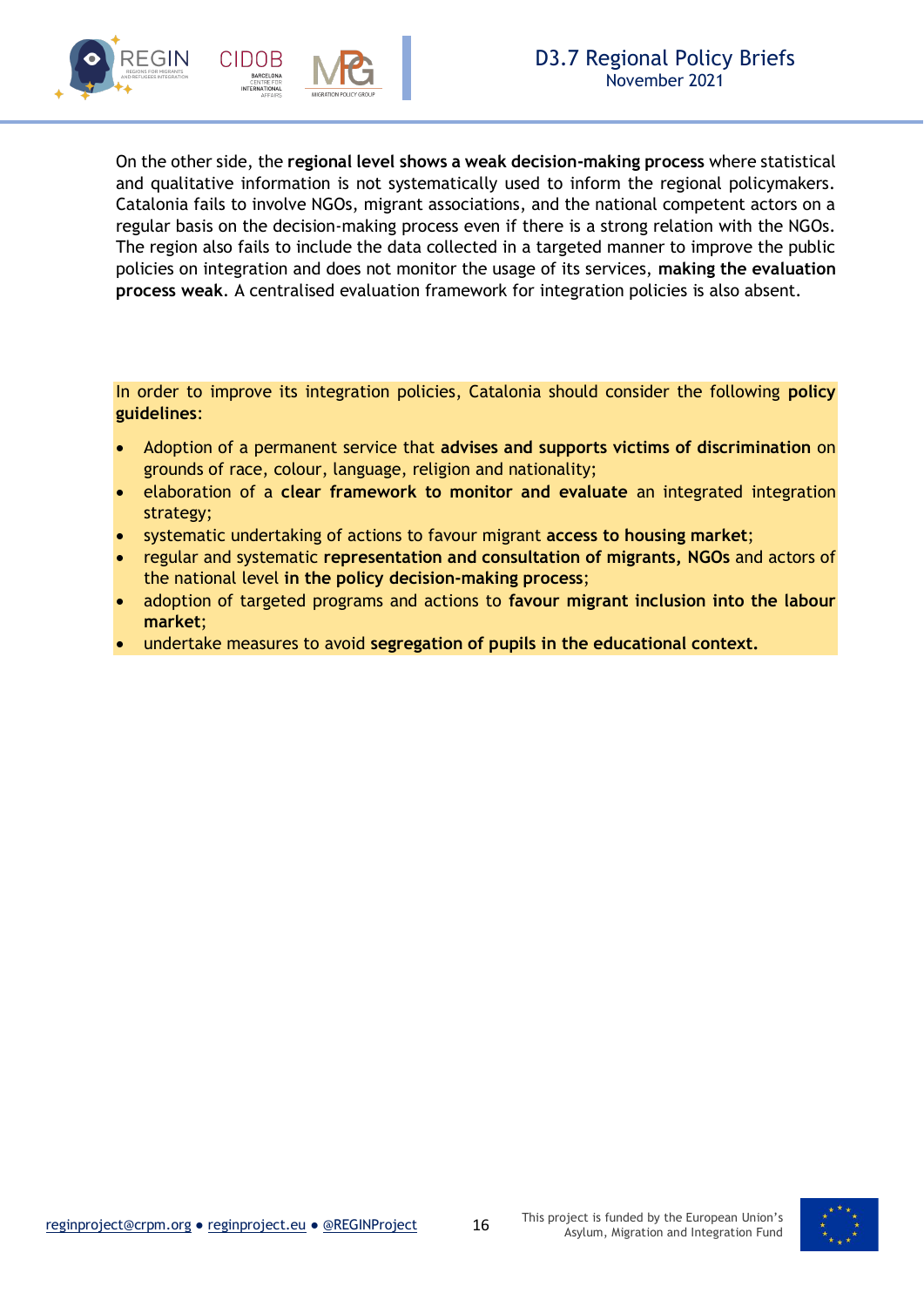

### **MURCIA**

### <span id="page-16-0"></span>**MURCIA'S APPROACH TO THE INTEGRATION OF MIGRANTS AND REFUGEES**

### 1. OVERVIEW

<span id="page-16-1"></span>The region of Murcia presents **unfavourable integration policies (14/100)** extending on the four policy areas on which it has competences (health, education, housing and culture). It shares with the national government competences in the areas of labour, education, health, housing, social security & assistance and religion.

The region **lacks an overarching and coordinated migration strategy**, yet it provides a few nonsystematic measures on integration with varying degrees of development. Although generally unfavourable for both analysed categories, policies are slightly better developed for what concerns the sizeable TCNs population of 167.392, which approximately corresponds to 11.20% of the total regional population, than for the BIPs population.

### 2. KEY FINDINGS

### <span id="page-16-2"></span>**Governance Elements**

*Indicators on the 'governance' of migrant and refugee integration aims to capture the following elements: i) actors: set of single/collective, state/non-state and public/private actors involved in the regulation of migrant integration, distributed over the various levels of governance; ii) relations: formal links and relationships among actors involved in the governance of migrant and refugee integration; iii) resources: in-cash and in-kind means and assets dedicated to the regulation of migration and refugee integration; iv) actions or policy-outputs: 'policymaker's statements of what it intends to do or not do in regard to regulation of international migration'.*

In the region of Murcia, the governance elements related to *resources* (33/100) are more developed than the *actions* (15/100) and *actors & relations* (12/100).

- **Actions** (15/100): The region does not have a structured integration strategy for TCNs or BIPs, rather it undertakes some non-regular and non-systematic initiatives, mainly on housing and education. A few regional departments regularly monitor the level of service usage by migrants, but the region undertakes no further actions in terms of policy evaluation, data collection or staff training with regards to migrant integration.
- **Actors & relations** (12/100). The region does not have administrative bodies specifically dedicated to TCNs and BIPs integration, nor does it have a consultative body through which migrants can voice their concerns on integration matters. The formulation of policies is solely carried out by the dedicated departments, mainly those of education and social policy, without involvement of other stakeholders. The implementation of educational policies is systematically carried out by the relevant department, while the regionally funded housing policies are implemented by non-migrant NGOs. The region occasionally exchanges information on TCNs and BIPs integration with the national government and it takes part in the implementation process of national policies.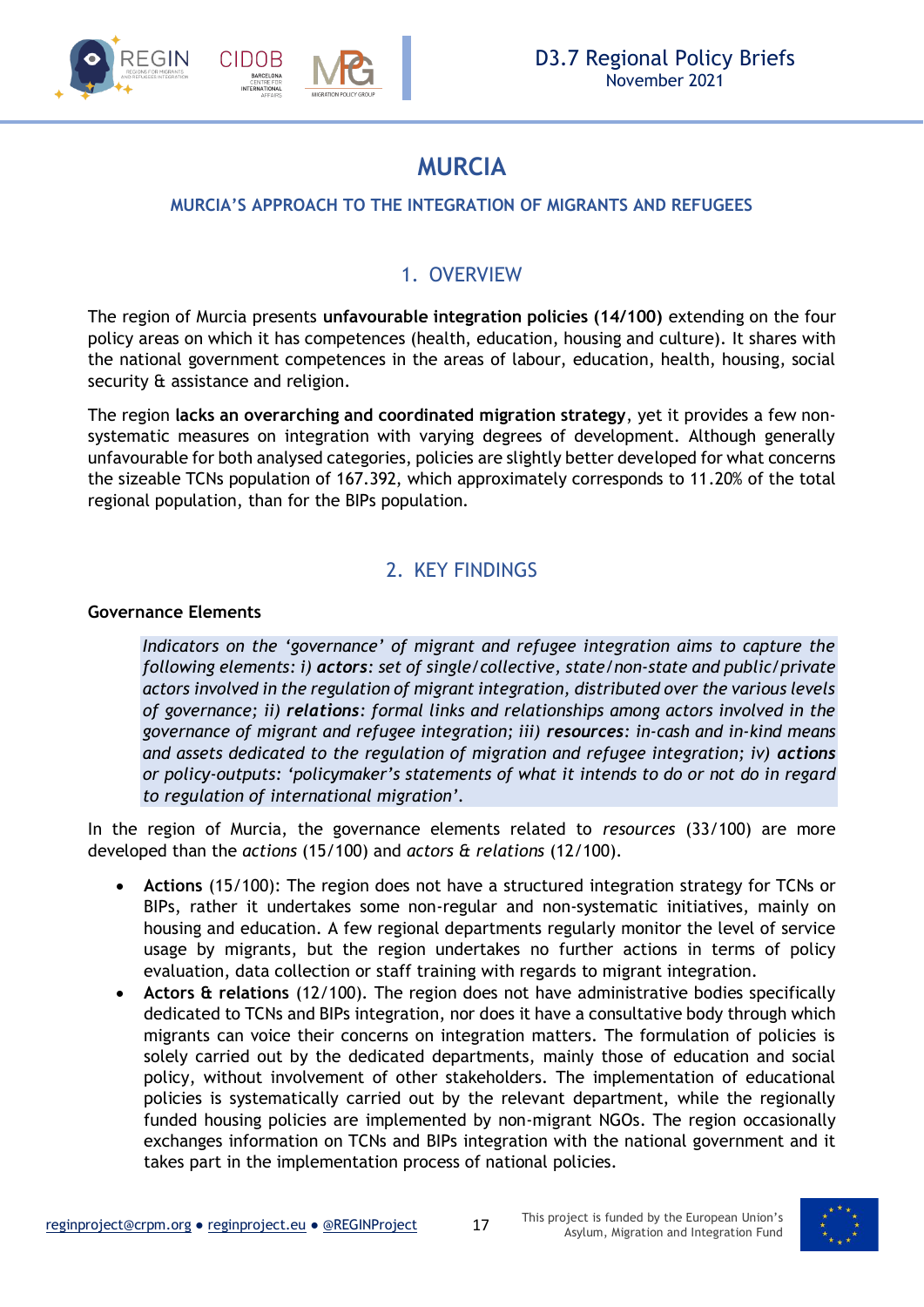• **Resources** (33/100): The region systematically provides financial support to NGOs active in the field of TCNs integration. Other forms of regional support to NGOs and local authorities for migrants' integration are not documented. The BIPs reception and integration strategy falls under national competence and is nationally funded.



### **Policy Cycle**

*Indicators on the policy cycle aims to capture the moment from when a political matter is acknowledged and the moment in which the action chosen to face such problem is put into practice and, later on, evaluated. To this end, REGIN indicators identifies four stages of the policy cycle: i) formulation: the early stage of decision-making and policy-discussion; ii) policy-output: the formal issuing of the action/measure; iii) implementation: the phase in which the action/measure is put into practice; iv) evaluation the phase of control and assessment of the action/measures implemented.* 

Murcia´s performance on the policy cycle is weakly developed at the *formulation* stage (3/100), the *output* (13/100), the *implementation* (17/100) and the *evaluation* stages (19/100). All areas would largely benefit from structural improvements.

- **Formulation** (3/100): Regional decision-making on TCNs integration is mainly carried out by the responsible departments (e.g., the Regional Councils of Education, Social Policy, etc.), with little or no input from other stakeholders (e.g., NGOs, labour organisation and local administrative actors). Policy formulation with regard to BIPs reception and integration is absent on a regional level. Furthermore, the region does not make use of statistical and qualitative data on integration to inform decision-making.
- **Output** (13/100): The region does not have a structured and articulated integration strategy for TCNs and BIPs and regional integration policies mainly concern the fields of housing and education. Moreover, the region does not undertake initiatives to raise awareness for migrant integration or to promote TCNs institutional representation.
- **Implementation** (17/100): Regional policies are systematically implemented by the dedicated departments (e.g., the Regional Council of Education for educational initiatives), with the occasional involvement of non-migrant NGOs. The region regularly

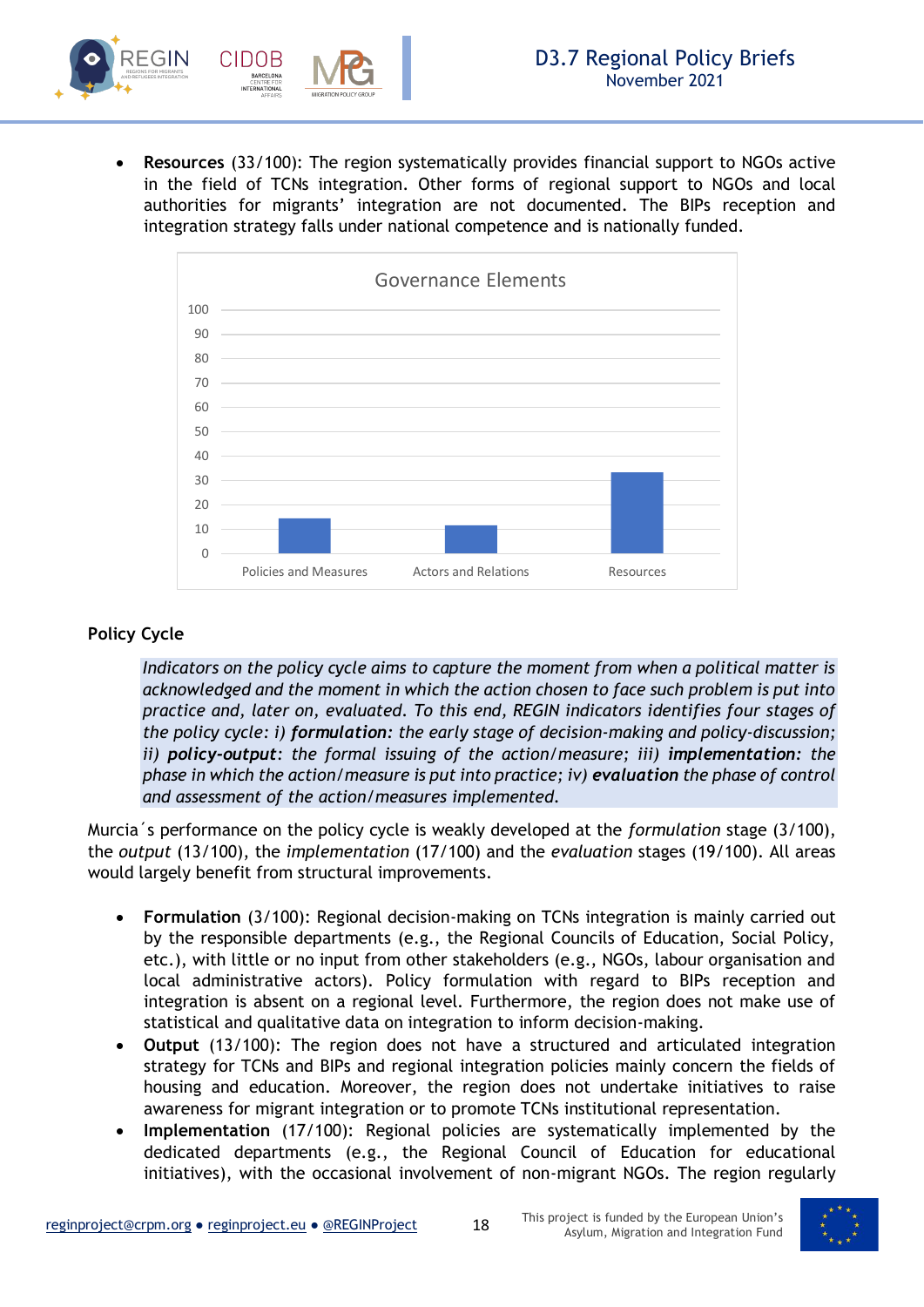

provides financial support to NGOs active in the field of TCNs integration, while other forms of support to local authorities or other NGOs are not documented.

• **Evaluation** (19/100): The departments in charge of specific actions or projects in the field of migrant integration (education and housing) carry out occasional follow-up or monitor of their actions. However, there is no regular policy evaluation system, and no common evaluation strategy is in place.



### **Policy Focus**

*Policy indicators focus on the key-areas within the integration policy sector covered by regional competences. according to academic research. The key areas selected include: labour, education, health, housing, language, culture, religion and social security and assistance.*

The regional integration policies in Murcia are slightly more developed for TCNs (17/100) than for BIPs (5), but they are generally unfavourable for both categories.

- **Healthcare**: access to healthcare for documented migrants is guaranteed on the same level as nationals, while for undocumented migrants more restrictive requirements apply (e.g., ineligibility for national health coverage, lack of sufficient economic means, etc.). Moreover, the region occasionally provides interpretation services to facilitate healthcare access for TCNs with an inadequate proficiency in the official language, as well as some information on TCNs eligibility to healthcare access.
- **Education:** the region provides school placement for migrant children in compulsory schooling age through a specific program facilitating the incorporation of newly arrived migrant children, but it fails to provide targeted financial support and intercultural competence training for educational staff.
- **Social Security and Assistance:** there are no social security and assistance policies specifically targeted to TCNs, who can benefit from measures directed at the general population.
- **Housing:** the region only provides for short/medium-term accommodation for migrants in a situation of social vulnerability through targeted programmes, known as *Albergues* and *Viviendas de Acogida*. According to these programmes, accommodation has a duration

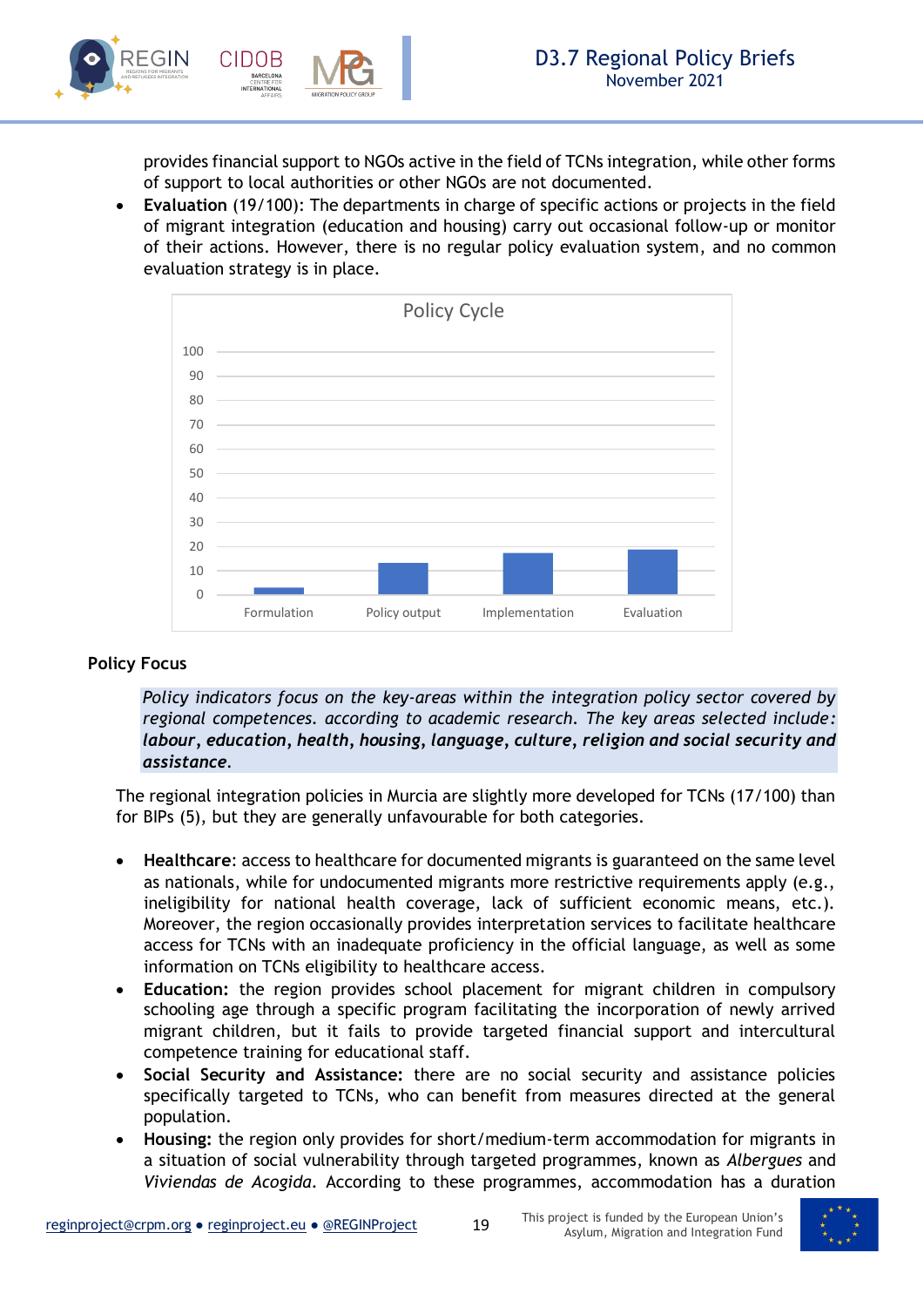

spanning from fifteen days to six months, possibly extendable, and is complemented by orientation initiatives aimed at the development of autonomous skills.

- **Labour:** there are no targeted regional policies in this area. The region should undertake measures to favour migrant inclusion in the labour market.
- **Culture & Religion:** the region provides interculturally adapted services through the systematic provision of interculturally competent front offices and interpretation services (mostly limited to healthcare services). Moreover, the region occasionally funds third-party events in the field of arts and culture which promote multicultural integration.
- **Language:** the region does not provide official language courses tailored to migrants on an ad hoc basis. It also does not teach migrant/minority languages, nor does it offer in-kind or in cash support for organisations providing language training.

### 3. CONCLUSIONS AND RECOMMENDATIONS

<span id="page-19-0"></span>The region of Murcia presents **unfavourable integration policies (14/100)** 

The regional level shows **highly unfavourable results in the policy formulation and output of integration policies;** the decision-making process is weak**.** This means that the region does not involve all stakeholders into the decision-making process, it does not include the migrant's perspective and it does not use statistical and qualitative data to make informed decisions. Mainly because the relations amongst NGOs, the regional government and the local authorities is not strong nor systematic.

On the other side, the **region shows stronger development in the resources element,**  particularly in the in-cash support given to the NGOs in the field of integration. This means that even if the region is not undertaking actions to favour migrant integration, it is actively promoting and sponsoring these actions. The region also funds third parties' events organized to encourage people from different cultural backgrounds to interact and foster migrant integration.

In order to improve its integration policies, Murcia should consider the following **policy guidelines**:

- adoption of a **comprehensive migrant and BIPs' integration strategy** which includes a wide set of elements such as rationales, goals, actions, budget and coordination structure;
- elaboration of a **clear framework to monitor and evaluate** an integrated integration strategy;
- systematic undertaking of actions to favour migrants integration in the **educational context**.
- regular and systematic **representation and consultation of migrants, NGOs** and actors of the national level **in the policy decision-making process**;
- adoption of targeted programs and actions to **favour migrant inclusion into the labour and housing market**;
- take action to fight against **discrimination** by passing a binding document that proscribes it, running anti-discrimination campaigns and funding a permanent service that advises and supports victims of discrimination.

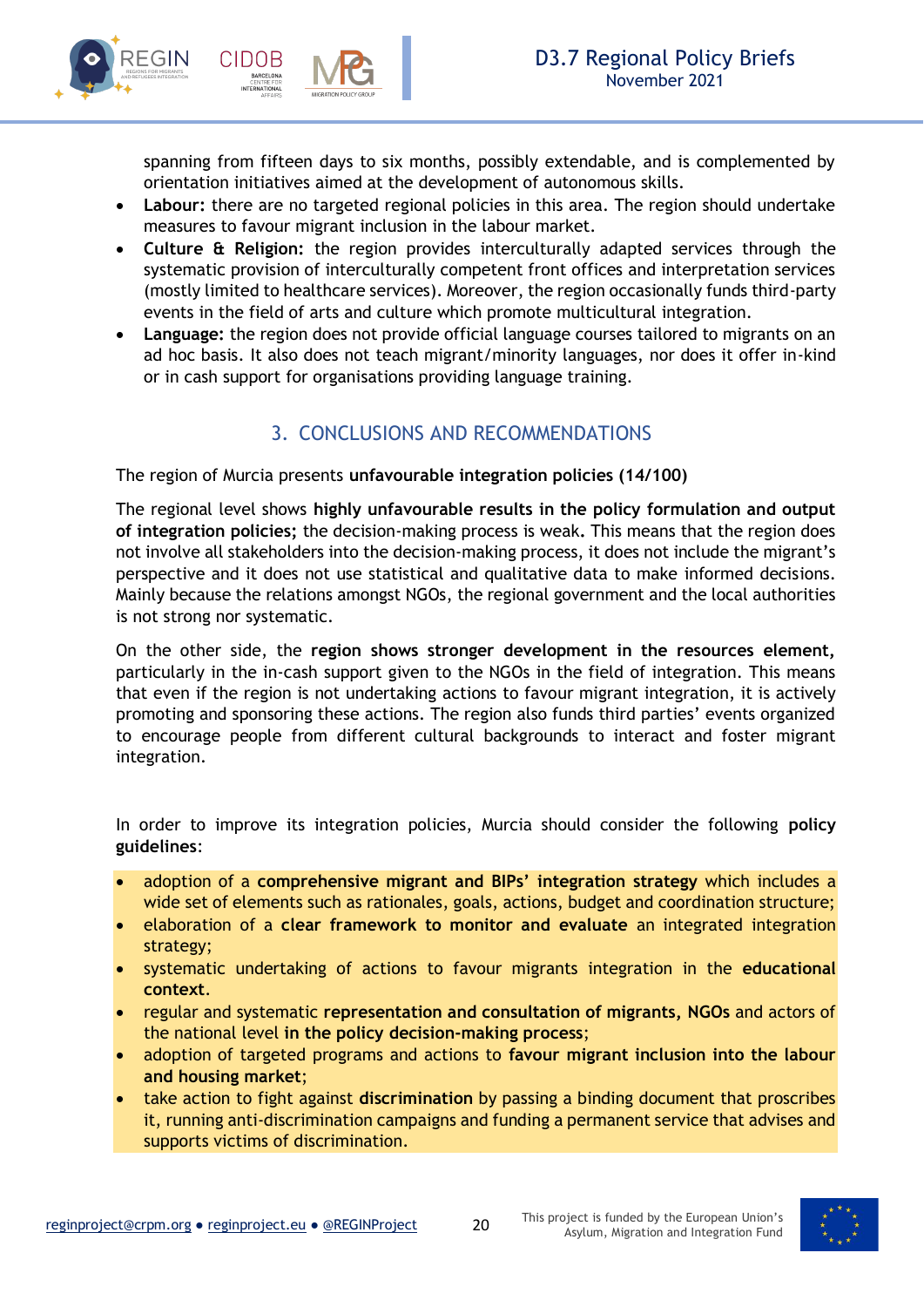

### **PUGLIA**

### <span id="page-20-0"></span>**PUGLIA'S APPROACH TO THE INTEGRATION OF MIGRANTS AND REFUGEES**

### 1. OVERVIEW

<span id="page-20-1"></span>The region of Puglia presents overall **halfway developed integration policies (47/100)** and particularly favourable results in relation to the allocation of resources, the implementation and evaluation of its integration policies.

Puglia has **shared competences** with the central government on many policy areas that are crucial for the integration of migrants (TCNs) and beneficiaries of international protection (BIPs) including health, housing, culture, labour, education, language and social security. The Region also disposes of an own budget in all the aforementioned areas and has access to EU funds for projects and actions concerning the integration of TCNs and BIPs.

TCNs population in Puglia represents only the 2% of the total regional population, however **the Region has adopted a coordinated integration strategy** that comprises a variety of targeted actions for the integration of TCNs. This strategy also targets the small but sizeable BIPs population of 6 717 inhabitants, corresponding to approximately 0.2% of the entire regional population.

### 2. KEY FINDINGS

#### <span id="page-20-2"></span>**Governance Elements**

*Indicators on the 'governance' of migrant and refugee integration aim to capture the following elements: i) actors: set of single/collective, state/non-state and public/private actors involved in the regulation of migrant integration, distributed over the various levels of governance; ii) relations: formal links and relationships among actors involved in the governance of migrant and refugee integration; iii) resources: in-cash and in-kind means*  and assets dedicated to the regulation of migration and refugee integration; iv) actions *or policy-outputs: 'policymaker's statements of what it intends to do or not do in regard to regulation of international migration'.*

The governance of migrant and refugee integration is more developed when it comes to providing in-cash and in-kind *resources* for integration (63/100), rather than developing *actions* (47) in cooperation with relevant *actors* (41).

- **Resources** (63/100): The Region systematically allocates financial resources to NGOs and other civil society organisations, while occasionally provides the same organisations with in-kind material and immaterial support. Importantly, the Region systematically ensures financial, in-kind material and immaterial support to local authorities, while forms of assistance for BIPs reception and integration are provided only on an occasional basis.
- **Actions** (47/100): Puglia has adopted a coordinated migrant integration plan comprising of targeted actions. The plan mainly addresses TCNs, but includes also BIPs and asylum seekers. However, an independent reception and integration strategy is absent for the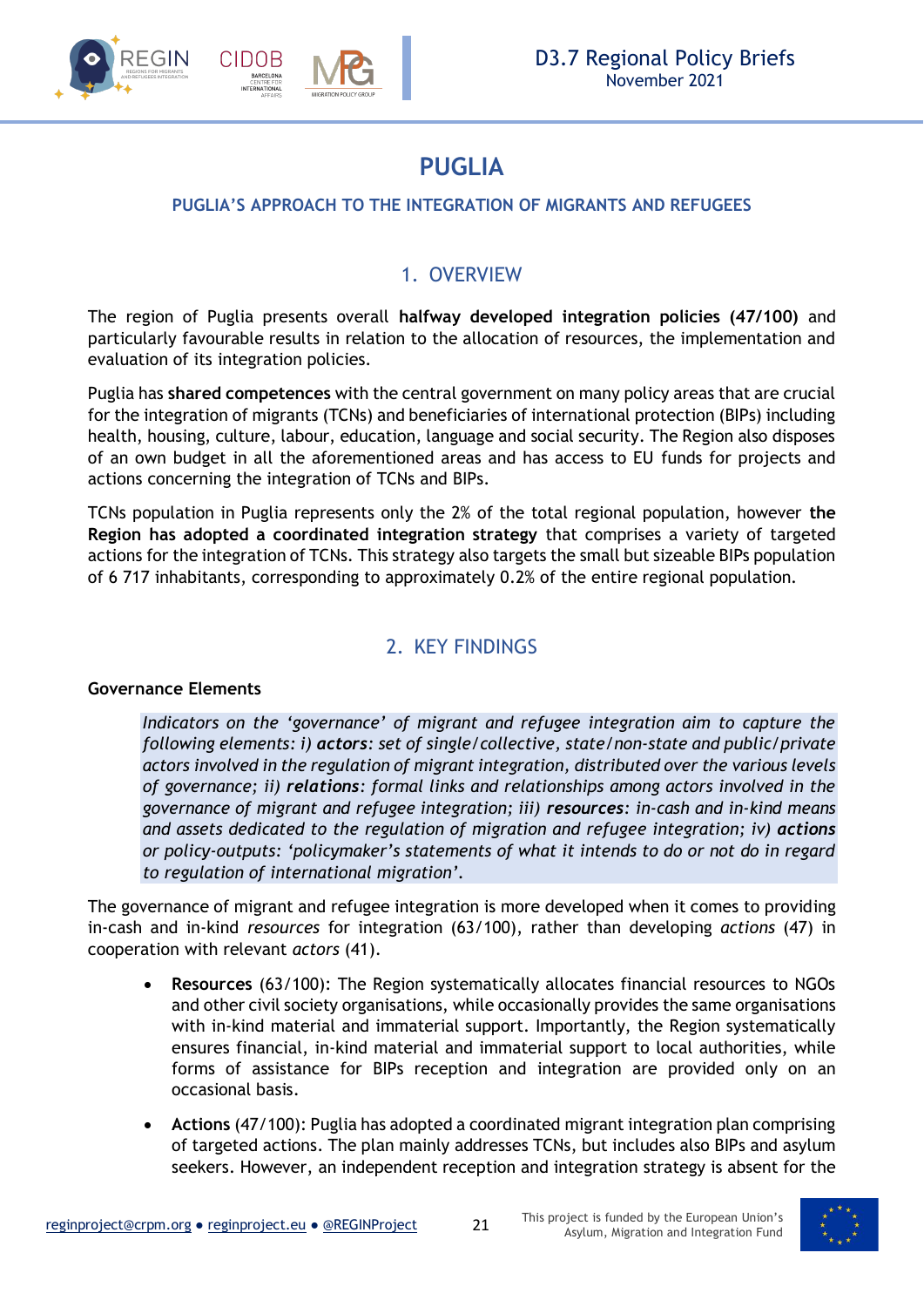

latter groups. The integration plan has a broad scope, including all the policy areas on which the region has formal competences. Furthermore, the integration strategy's efficacy for TCNs is systematically monitored and evaluated, while regional decisionmaking only occasionally makes use of statistical and qualitative information on migrant integration. The Region does not take actions to ensure the institutional representation of migrants and only occasionally encourages the involvement of TCNs in non-formal political assemblies. The region sporadically promotes integration-related training to its staff and undertakes efforts to raise awareness on migrant integration through targeted campaigns and initiatives.

• **Actors & relations** (41/100): The Region has a permanent unit dedicated to migrant integration, which plays a key role in the formulation and the implementation of policies. The region ensures systematic consultations with competent national actors, including migrant and non-migrant NGOs on an occasional basis, and it strongly relies on them for the implementation of policies. Interregional cooperation on migration matters occurs in the national and European context, through alliances to foster migrant integration and the joint formulation of measures within the framework of targeted programmes. The region occasionally involves itself in the formulation of national integration policies, but systematically implements the latter.



### **Policy Cycle**

*Indicators on the policy cycle aim to capture the moment a political matter is acknowledged, the moment the matter is acted upon and the moment the matter is evaluated.To this end, REGIN indicators identify four stages of the policy cycle: i) formulation: the early stage of decision-making and policy-discussion; ii) policy-output: the formal issuing of the action/measure; iii) implementation: the phase in which the action/measure is put into practice; iv) evaluation the phase of control and assessment of the action/measures implemented.* 

Puglia's performance on the policy cycle is more favourable in the *implementation* (65/100) and *evaluation* (63) stages, while the *policy*-*output* dimension (40) and, to a lesser extent, the *formulation* phase (56) would greatly benefit from structural improvements.

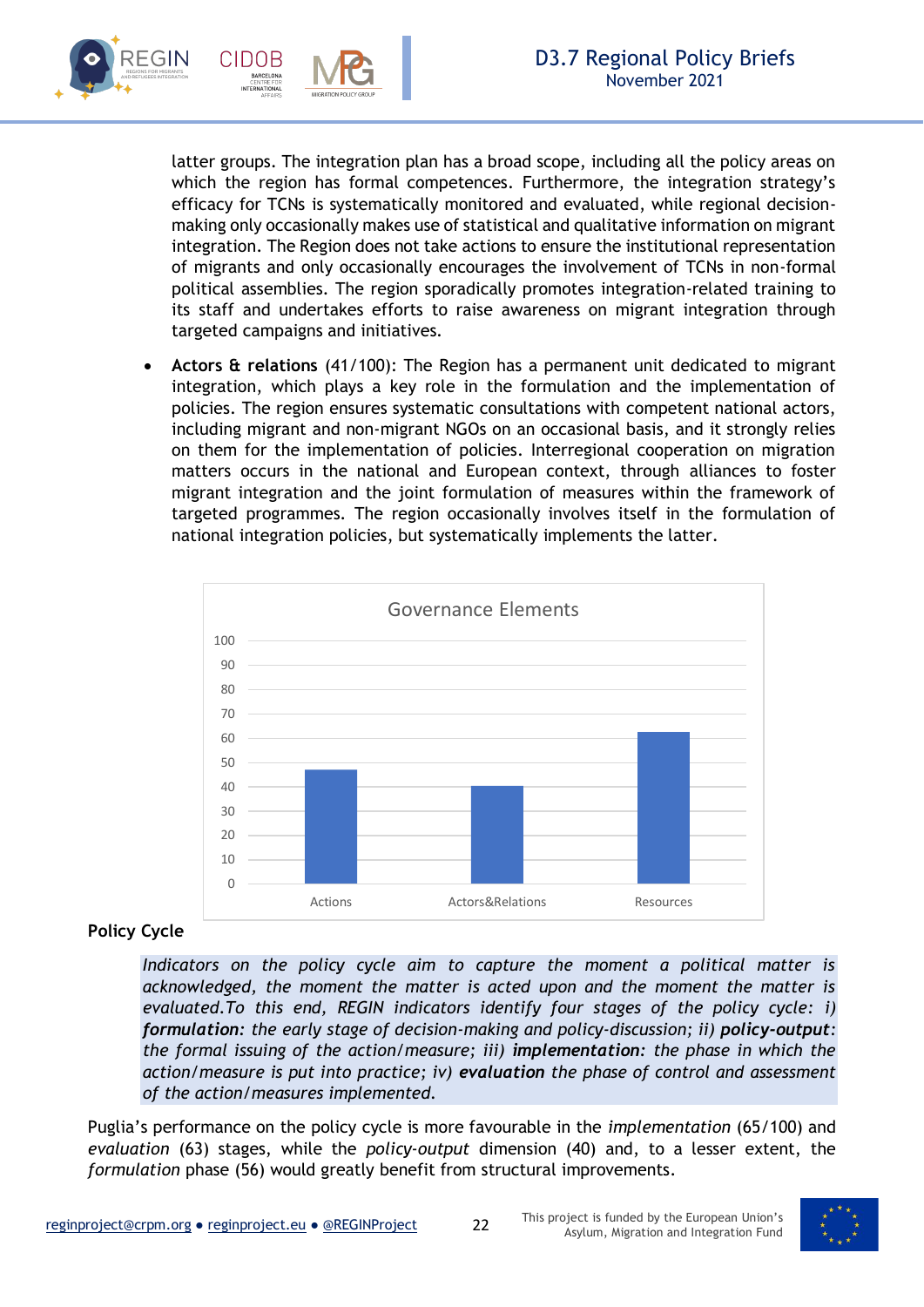

- **Formulation** (56/100): At this stage, the Region systematically involves the dedicated regional unit and the national competent actors in the policy cycle, but the participation of other parties, such as local and regional actors and NGOs is only occasional. In general, decision-making is only occasionally informed by the statistical and qualitative data collection practices.
- **Output** (40/100): The Region has adopted a TCNs integration strategy that includes actions and a coordination structure, targeting BIPs and asylum seekers as well. The integration strategy has a wide scope, but the Region undertakes occasional efforts to raise awareness on issues related to migrant integration.
- **Implementation** (65/100): Numerous stakeholders are positively involved at this stage of the policy cycle, including competent national authorities and non-migrant NGOs, as well as migrant NGOs, competent regional and local actors and employer/employee organisations. The regional support to local authorities is systematic and covers all available modalities. NGOs are instead regionally supported on a systematic level only in financial terms, with other forms of support are given on an occasional basis.
- **Evaluation** (63/100): Puglia systematically monitors and evaluates the efficacy of the TCNs integration strategy, while BIPs integration measures are monitored only occasionally. In particular, the Region systematically monitors the level of usage of services by migrants, but it fails to assess discrimination against them.



### **Policy Focus**

*Policy indicators focus on the key-areas within the integration policy sector covered by regional competences. according to academic research. The key areas selected include: labour, education, health, housing, language, culture, religion and social security and assistance.*

The Region lacks a specific integration strategy specifically targeting BIPs (54/100), but this category is covered by the coordinated TCNs (45) integration strategy with the national government. The Region has a regional unit dedicated to TCNs integration policies, while a body exclusively dedicated to BIPs integration is not present.

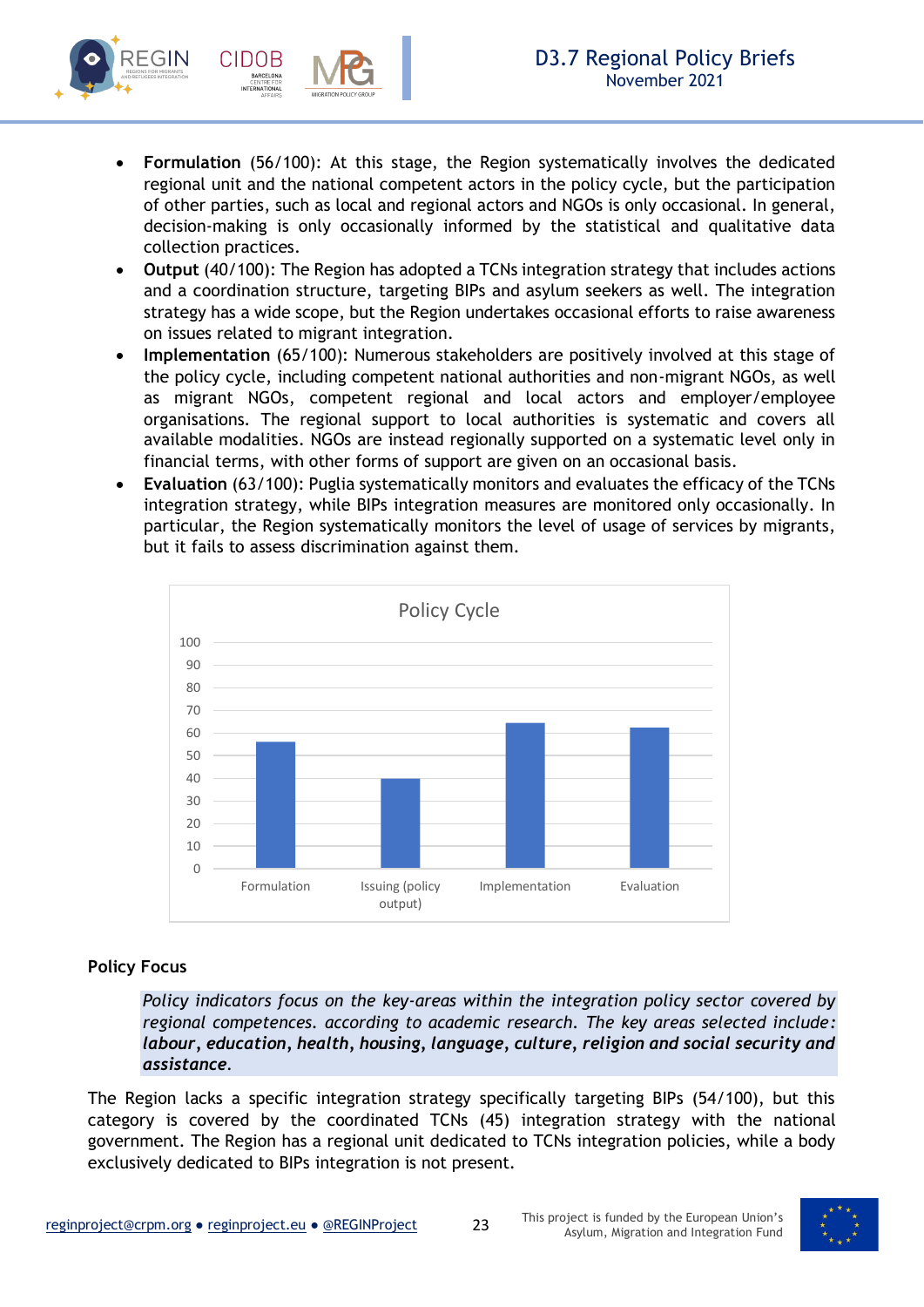

- **Education**: Puglia occasionally offers guidance and support to address the educational situation of migrants, but it does not offer financial support to this end. Placement in school for all migrant children of compulsory schooling age is provided occasionally.
- **Social Security and Assistance**: the Region promotes systematic access to social assistance, maternity/paternity leave and family benefits, while occasionally grants access to invalidity, unemployment and old age benefits.
- **Housing**: the Region sporadically monitors the level of segregation of migrants and no systematic actions are undertaken to ensure migrants' access to housing. The region in the past undertook an initiative aimed at the mediation between migrant tenants and landlords, but this initiative is currently not operative.
- **Labour**: Puglia occasionally promotes vocational training programmes for migrants, as well as financial support for migrant entrepreneurs. Additionally, the Region undertakes targeted actions to fight labour market exploitation on an occasional basis.
- **Culture & Religion**: the Region occasionally funds and organises events in the fields of arts, culture and sport aiming to encourage people from different cultural backgrounds to interact and to foster migrant integration.
- **Language**: Puglia occasionally provides in-cash and in-kind support for NGOs and private sector organisations providing language training in minority languages, as well as tailored language training for migrants in the official language.

### 3. CONCLUSIONS AND RECOMMENDATIONS

<span id="page-23-0"></span>The region of Puglia presents **halfway developed integration policie**s (47/100), scoring in line with the average result of the other Regions analysed in the REGIN project.

PUGLIA's most **favourable results** are related to the way **integration policies are implemented**, due to the active involvement of a wider range of stakeholders and its capacity to allocate economic resources to support and finance specific programmes for the inclusion of migrants. Puglia also adopted one of the most advanced legislation on migration in Italy: Regional Law n. 32 of 2009 on the reception, civil coexistence and the integration of immigrants in Puglia (Norme per l'accoglienza, la convivenza civile e l'integrazione degli immigrati in Puglia). For instance, the law aims to acquire a structured knowledge of the migratory flows affecting the regional territory and increase information and awareness of the immigration phenomenon by disseminating and exchanging good practices and initiatives to combat forms of racism or discrimination. The law positively requires that the **Region adopts a strategy on migration**, the so-called 'Piano regionale delle politiche per le migrazioni'.

The law and strategy on migration represent crucial instruments to promote integration at regional level, but they show **some gaps that should be addressed by the Region**. The law requires indeed the establishment of both a Regional Observatory on migration policies and a Council to foster participation of migrants to the public and administrative life of the Region. However, these bodies have not been put in place yet. In addition, the regional strategy on

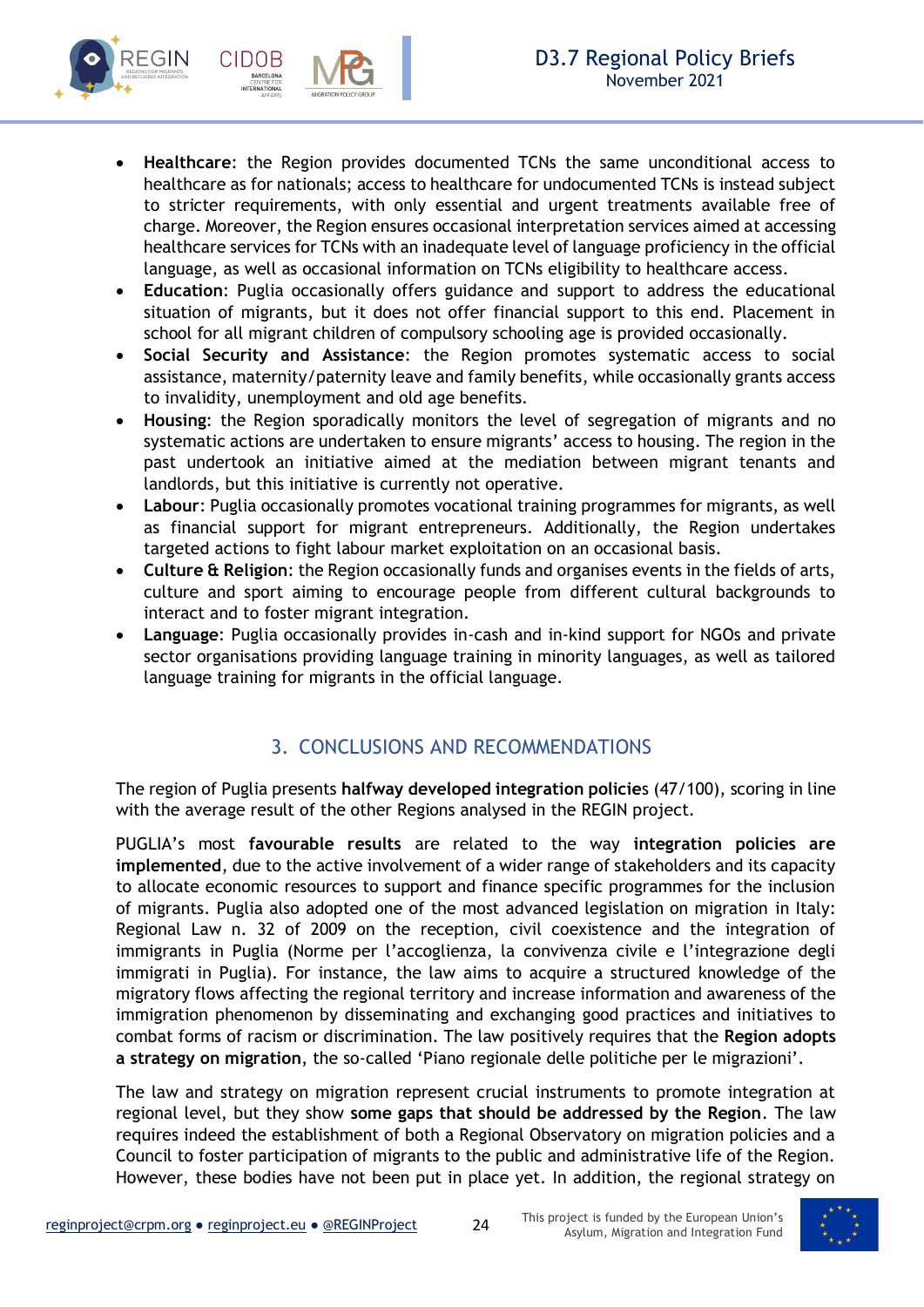

migration still lack clear and precise objectives in relation to the governance of the migratory phenomenon and the social inclusion and participation of migrants in the Region.<sup>1</sup>

In order to improve its integration policies, Puglia should consider the following **policy guidelines**:

- adoption of **precise goals and actions as part of a comprehensive migrant and BIPs' integration strategy**;
- elaboration of a **clear framework to implement, monitor and evaluate** an integrated integration strategy, including the **establishment of a Regional Observatory** on migration policies;
- definition of precise **indicators to measure the progresses** in the achievements of the objectives set by the strategy;
- regular and systematic **representation and consultation of migrants** and **NGOs in the policy decision-making process**, including the establishment of a **Council to promote political and social participation of migrants** in the life of the Region**;**



<sup>1</sup> For more details, see Antonio Ciniero (Università del Salento), Presenze migranti e governance del fenomeno migratorio in Puglia, 15/09/21, REGIN WP3.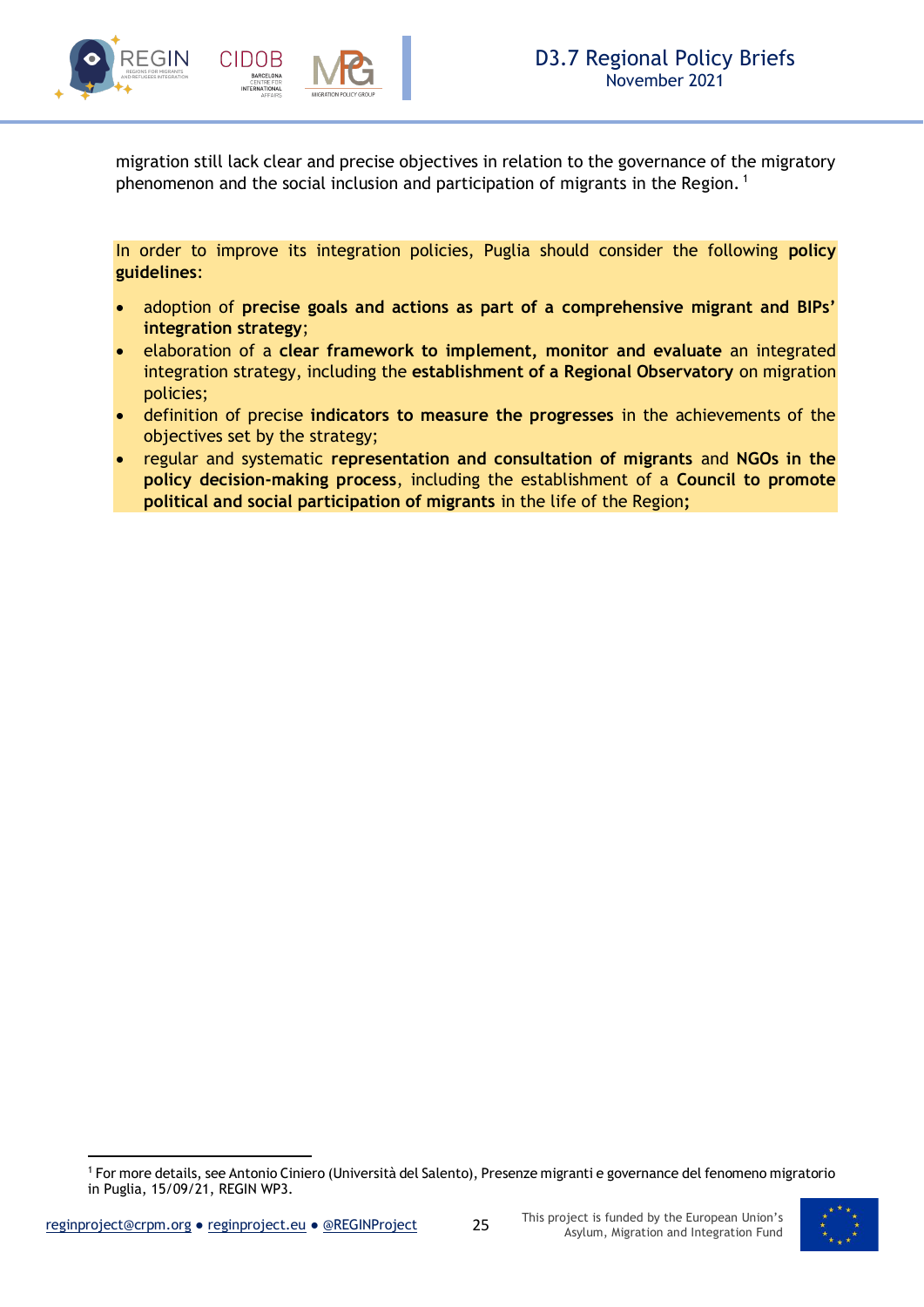

### **SKÅNE**

### <span id="page-25-0"></span>**SKÅNE'S APPROACH TO THE INTEGRATION OF MIGRANTS AND REFUGEES**

### 1. **OVERVIEW**

<span id="page-25-1"></span>The region of Skåne presents **partially developed integration policies (54/100)** spanning on its multiple areas of competence, which include health, housing, culture, labour and education.

Skåne **does not present an overarching and coordinated integration strategy** but provides numerous targeted measures for migrants (TCNs) and beneficiaries of international protection (BIPs) according to its competences. The degree of development of integration policies is roughly equivalent for Skåne's third country nationals and beneficiaries of international protection populations, which respectively correspond to approximately 15% and 8% of the regional population.

Skåne's policy competences and areas are shared with the national government and are mostly related to the implementation of policies, where regional practices are particularly developed. In Skåne, there is no single regional budget administrated by one organization, instead budgets are scattered between different regional level actors, namely between Region Skåne and the County Administrative Board. Moreover, there is a permanent unit within the County Administrative Board dedicated to third country nationals´ integration. The unit has a coordinating role between organizations and authorities locally and regionally, also acting specifically through the multilevel platform called Partnership Skåne.

### 2. KEY FINDINGS

### <span id="page-25-2"></span>**Governance Elements**

*Indicators on the 'governance' of migrant and refugee integration aim to capture the following elements: i) actors: set of single/collective, state/non-state and public/private actors involved in the regulation of migrant integration, distributed over the various levels of governance; ii) relations: formal links and relationships among actors involved in the governance of migrant and refugee integration; iii) resources: in-cash and in-kind means*  and assets dedicated to the regulation of migration and refugee integration; iv) actions *or policy-outputs: 'policymaker's statements of what it intends to do or not do in regard to regulation of international migration'.*

In the region of Skåne the governance elements related to the allocation of *resources* (83/100), the involvement of *actors* and the establishment of formal *relations* among them (74) are more developed than the *actions* put in place (45).

• **Actions** (45/100): The region of Skåne does not have an overarching comprehensive regional strategy for the integration of migrants, rather it undertakes an array of distinct strategic initiatives. Such initiatives encompass all policy areas in which regional level actors have tasks and competences. Skåne occasionally monitors and evaluates the efficacy of integration policies and it systematically monitors the extent of service usage by migrants across some sectors. Moreover, it regularly collects statistical and qualitative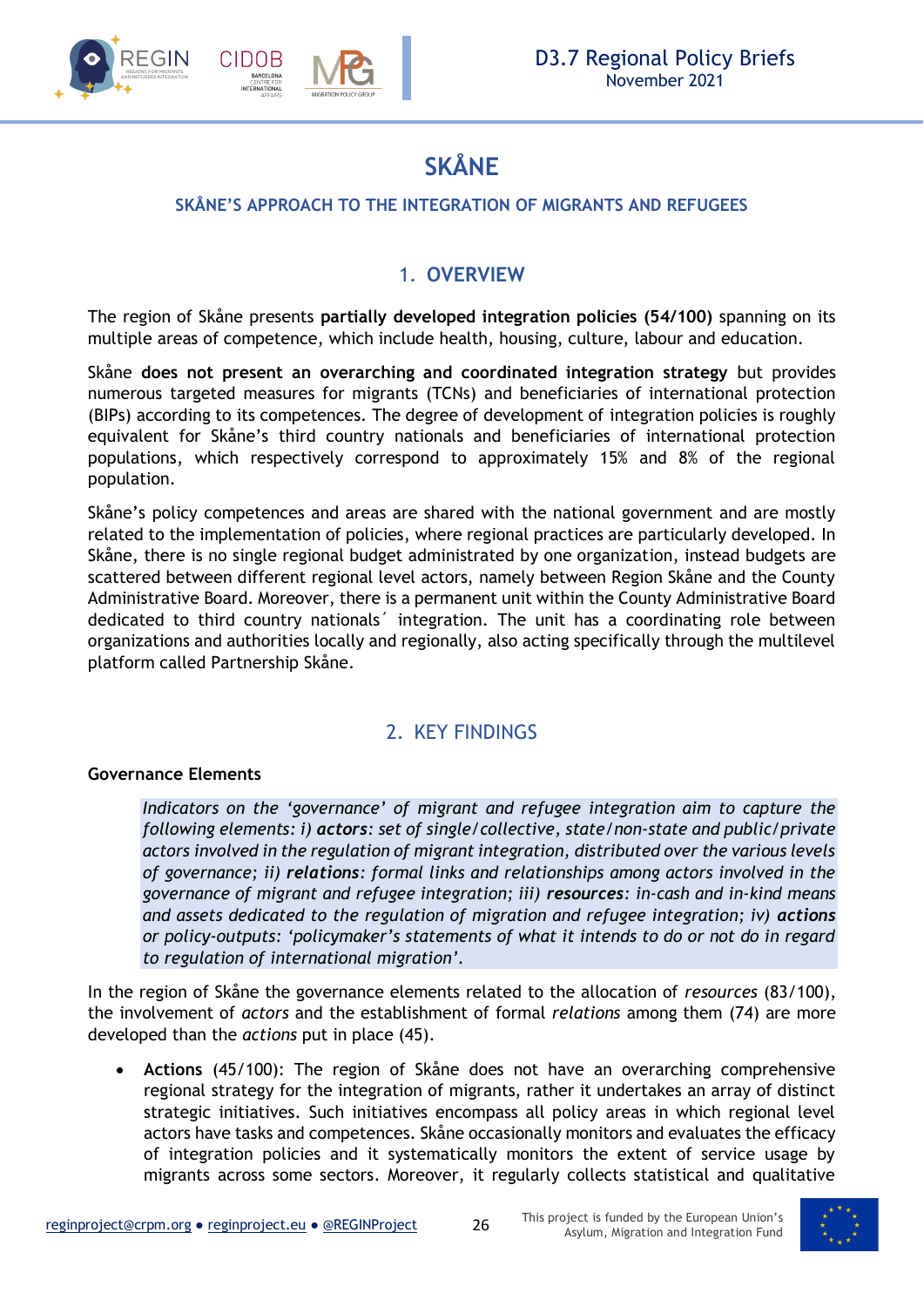

information on third country nationals´ integration and, to a lesser extent, on integration of beneficiaries of international protection. Regional practices to promote institutional representations of migrants and to raise awareness for migrant integration are not welldeveloped.

- **Actors & relations** (74/100): In the regional level there is a permanent unit within the County Administrative Board, with a pivotal role in the formulation and implementation of policies. Skåne systematically consults with regional relevant governmental actors for policy-making, occasionally including non-migrant civil society organizations, labour organisations and national actors in the process. The regional level relies on regional and national governmental actors, and on local actors, for the implementation of policies. Interregional cooperation on migration matters occurs mostly on a national level and takes the form of alliances and joint policy-making platforms. Cooperation with other European regions is present but less frequent. Skåne actively exchanges knowledge on migration with the national government and it systematically implements national integration policies.
- **Resources** (83/100): The regional level systematically allocates resources (financial, material and immaterial) to support civil society organizations active in the field of migrants' integration and to local authorities. Financial resources are obtained from regional, national and European funds.



### **Policy Cycle**

*Indicators on the policy cycle aim to capture the moment a political matter is acknowledged, the moment the matter is acted upon and the moment the matter is evaluated. To this end, REGIN indicators identify four stages of the policy cycle: i) formulation: the early stage of decision-making and policy-discussion; ii) policy-output: the formal issuing of the action/measure; iii) implementation: the phase in which the action/measure is put into practice; iv) evaluation the phase of control and assessment of the action/measures implemented.* 

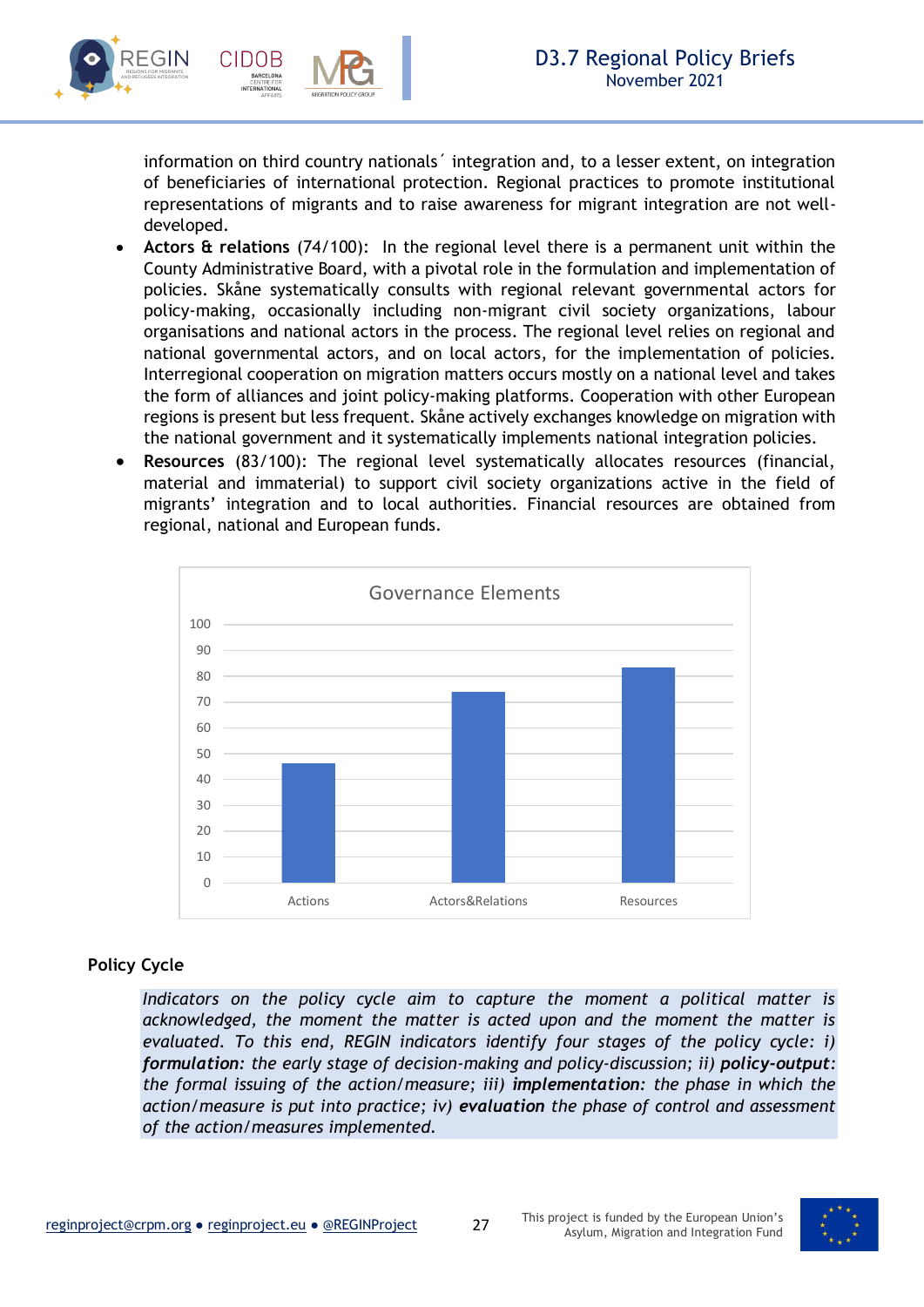Skåne's performance on the policy cycle is better developed at the *implementation* (81/100) and *formulation* (64) stages, while the *output* dimension (48) and, to a greater extent, the *evaluation* stage (38) would largely benefit from structural improvements.

- **Formulation** (64/100): Regional decision-making is the product of the collaboration of a wide plethora of actors and stakeholders; the dedicated regional unit and other regional administrative units have a key role at this stage. The regional policy debate and decisionmaking is systematically informed by the collected data on integration. However, participation of civil society organisations, labour organisations and national level actors in the decision-making process is only occasional. Moreover, the regional policy debate and decision-making is systematically informed by the collected data on integration.
- **Output** (48/100): The coordination of the regional integration strategy is not welldeveloped, yet regional policies present a rather wide scope, addressing all the policy areas of competence. In the regional level there is a lack of awareness-raising efforts and migrants' institutional representation. However, the regional level supports third country nationals' political participation through providing information in civic and health communication and, where applicable, it supports naturalisation. Occasionally, the region actively provides integration-related training to its staff.
- **Implementation** (81/100): Regional competences are mostly concerned with the implementation of policies and this dimension is very well developed. In Skåne, implementation relies on the systematic involvement of the dedicated unit and other regional and national administrative bodies, complemented by the occasional involvement of civil society organisations, labour organisations and society at large. The regional level ensures regular financial and material support, including training, for civil society organisations carrying out integration projects for migrants. Local actors are welcome to attend training sessions provided by the regional level, but training is not specific to the local level.
- **Evaluation** (38/100): The region occasionally evaluates the efficacy of the integration strategy (activities and efforts) in a few departments. A centralised evaluation framework is absent. Similarly, the level of migrants' use of services is monitored regularly, but only across a few administrative units (e.g. as regards civic and health orientation).



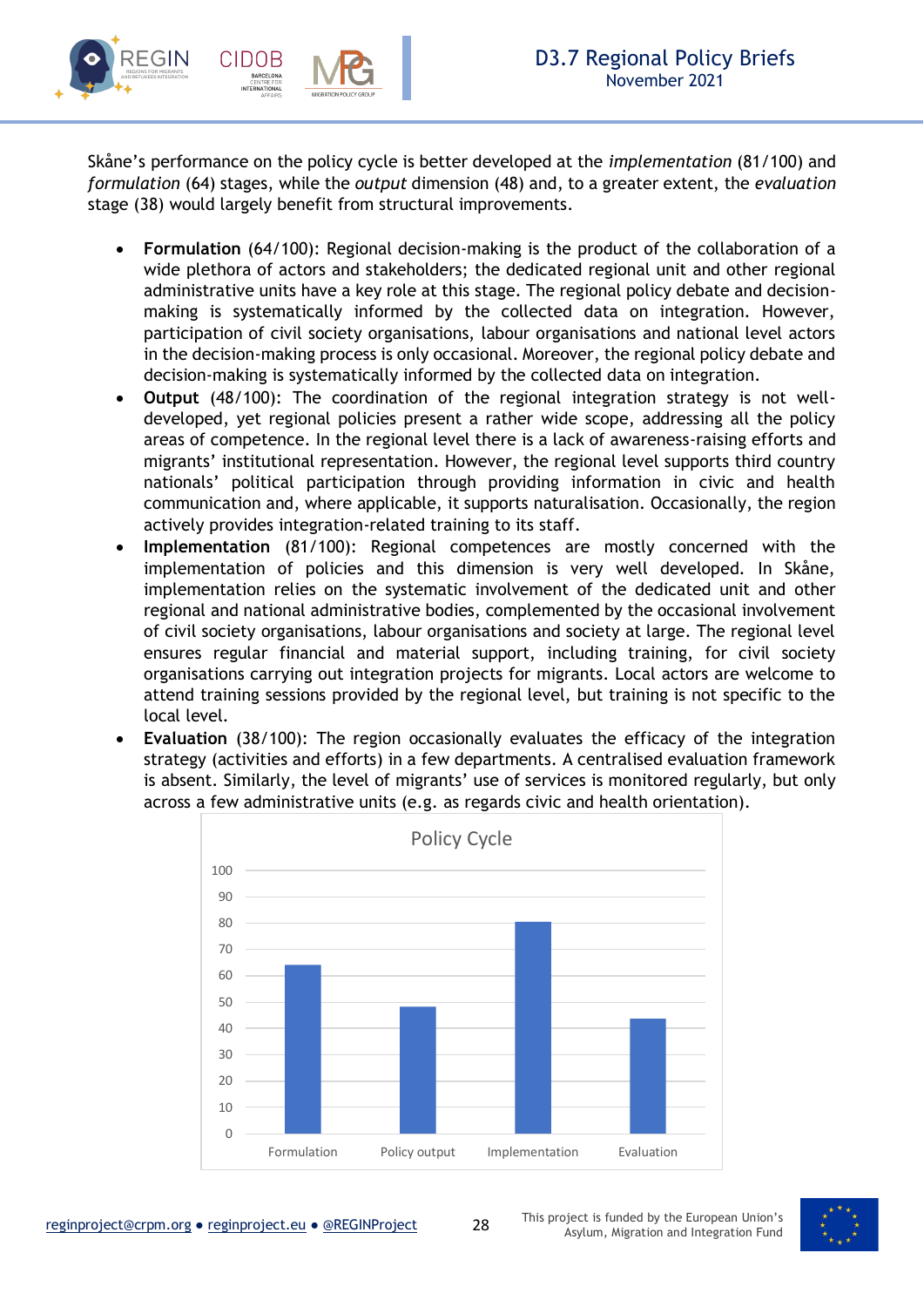



### **Policy Focus**

*Policy indicators focus on the key-areas within the integration policy sector covered by regional competences. according to academic research. The key areas selected include: labour, education, health, housing, language, culture, religion and social security and assistance.*

The regional measures aimed at the integration of third country nationals (55/100) are approximately equivalent to those for beneficiaries of international protection (52). Regional level involvement is the same for beneficiaries of international protection as for the third country nationals who have arrived due to forced migration. However, statistical and qualitative data relating to beneficiaries of international protection is collected less regularly.

- **Healthcare**: access to healthcare for documented migrants is guaranteed on the same level as nationals, while for undocumented migrants and asylum seekers more restrictive conditions apply. Moreover, healthcare system provides interpretation services based on national law to facilitate healthcare access for third country nationals with an inadequate proficiency in the official language, as well as information on third country nationals' eligibility to healthcare access. The Knowledge Center for Migration and Health works for a more equal and safe care for people from other countries. The Center has a coordinating function. It offers knowledge support to health care staff on migration issues in healthcare and works with educational initiatives and development of new methods to promote migrants´ health and prevent ill health.
- **Education**: education does not belong to regional level tasks and competences but is the responsibility of local level municipalities. As a part of regional development strategy, however, the Region Skåne is contributing to new educational programs for the citizens of Skåne, including migrants. The regional level systematically provides guidance and support for the educational situation of migrants, as well as school placement for all children in compulsory schooling age. By contrast, it only sporadically provides financial support and imparts intercultural training to educational personnel. It also fails to enact measure against pupils' segregation and to offer intercultural education within the curriculum.
- **Social Security and Assistance**: municipalities together with regional level, civic and health communicators make sure that migrants are correctly informed about social benefits. Skåne ensures migrants' access to all analysed social benefits and consistently provides welcome packs, guidance on access to services and social orientation courses.
- **Housing**: housing belongs to the tasks and competences of local level municipalities. The regional level provides information about housing, but it does not assist individual applications. In the region, it is the municipalities which regularly provide housing assistance. In housing, the County Administrative Board's role is above all to provide advice, information and data to the municipalities for their planning of housing supply. The Region Skåne is responsible for regional growth issues and for community planning at county level and it regularly provides counselling to aid migrants' access to housing, while other forms of support (such as financial or material) are more sporadic.
- **Labour**: Skåne consistently offers vocational training and support to migrant entrepreneurs, but only occasionally provides targeted programmes and actions to promote third country nationals´ labour market integration and to tackle exploitation. Furthermore, the region lacks measures to enhance the level of migrants' participation to targeted vocational programmes.